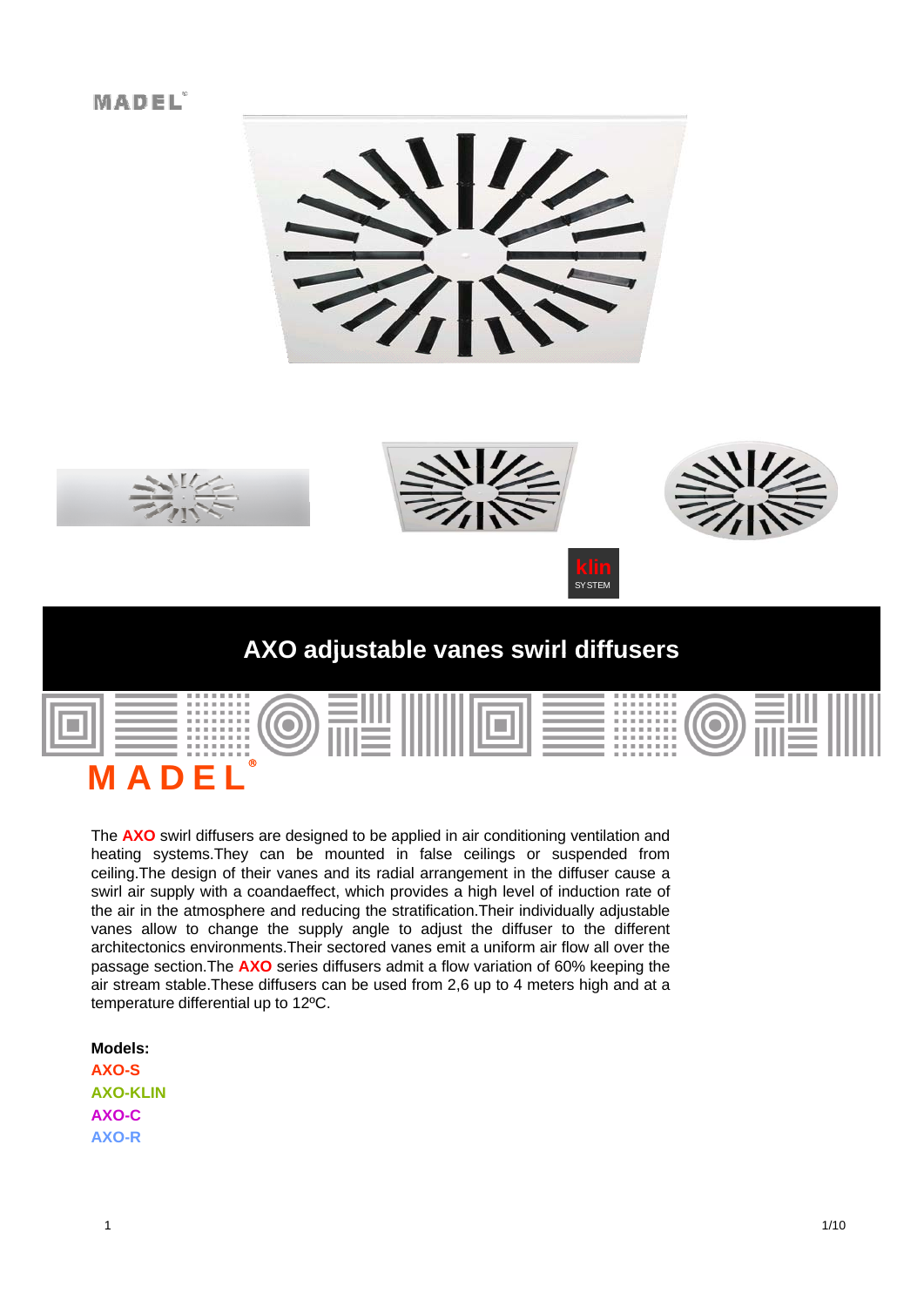











#### **AXO-S**…**/T**…/





|     | F   | A   |
|-----|-----|-----|
| 300 | 295 | 280 |
| 310 | 308 | 289 |
| 400 | 395 | 376 |
| 500 | 495 | 476 |
| 600 | 595 | 576 |
| 625 | 620 | 601 |
| 800 | 795 | 776 |
| 825 | 820 | 801 |

#### **Classification**

- **AXO-S** Diffuser with vanes in radial arrangement.
- **…-SY** Vanes in radial inclined arrangement.
- **…-SX** Vanes in square radial arrangement.
- **…/SR/** Reduced supply area.
- **…/T15/** Panel with angled borders to replace an angled ceiling tile profile 15 mm.
- **…/T24**/ Panel with angled borders to replace an angled ceiling tile profile 24 mm.

#### **Material**

Diffuser constructed from galvanised steel and deflection vanes made of injected plastic, ABS type. All diffusers are provided with a seal on the back of the frame in order that the perimeter in contact with the plenum box or the ceiling is airtight.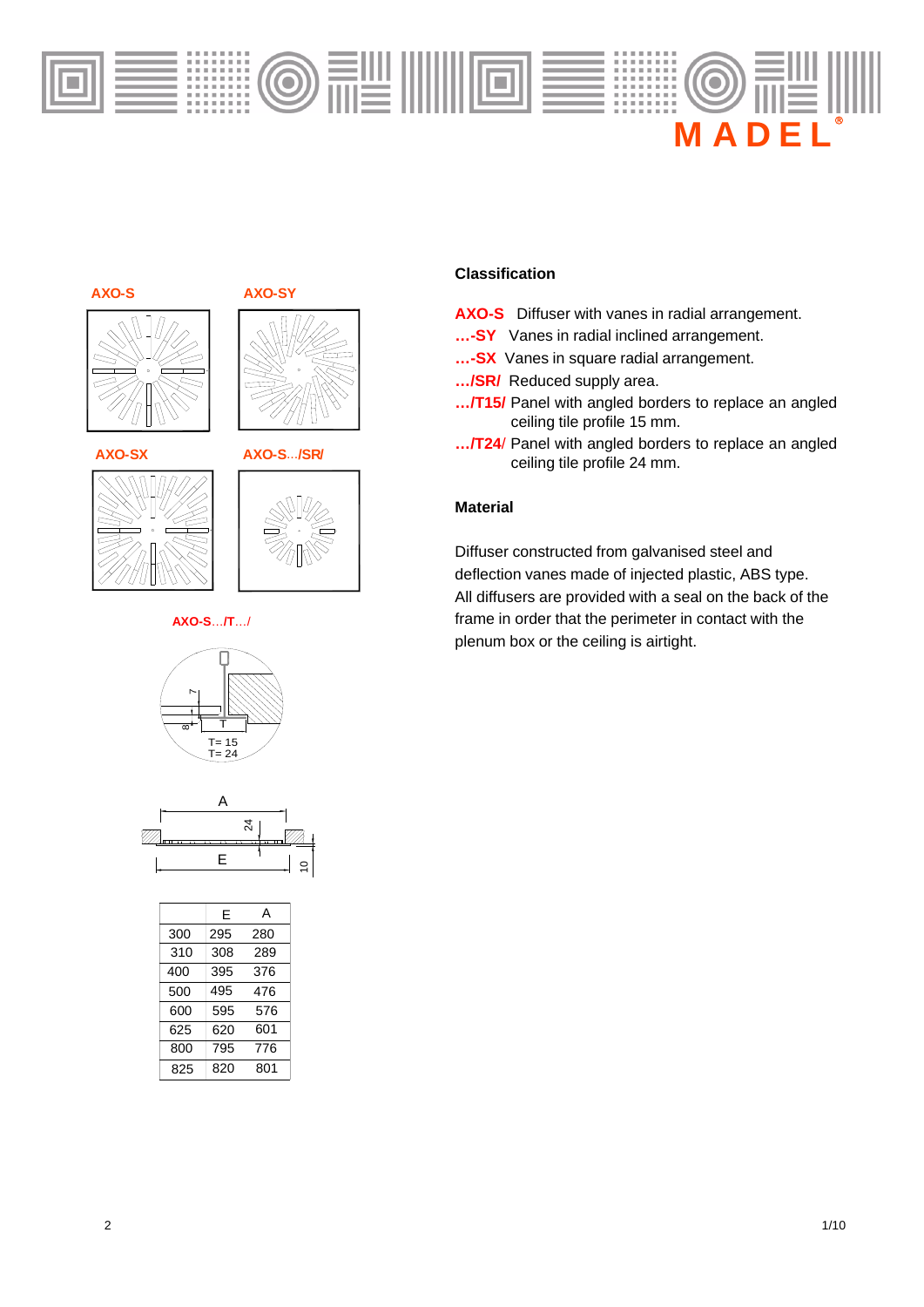

**PMXO**



**BOXSTAR**



|     | в   | Ζ   | Y   | D1  |
|-----|-----|-----|-----|-----|
| 300 | 290 | 250 | 275 | 123 |
| 310 | 303 | 250 | 275 | 123 |
| 400 | 390 | 300 | 325 | 198 |
| 500 | 490 | 300 | 325 | 198 |
| 600 | 590 | 350 | 375 | 248 |
| 625 | 615 | 350 | 375 | 248 |
| 800 | 790 | 415 | 440 | 313 |
| 825 | 815 | 415 | 440 | 313 |



|     | F   | Z   | D1  |
|-----|-----|-----|-----|
| 300 | 290 | 300 | 198 |
| 310 | 305 | 300 | 198 |
| 400 | 390 | 300 | 198 |
| 500 | 490 | 300 | 198 |
| 600 | 590 | 350 | 248 |
| 625 | 615 | 350 | 248 |
| 800 | 790 | 415 | 313 |
| 825 | 815 | 415 | 313 |

### **Additional accessories**

**PMXO** Crossbar suitable for mounting in false ceiling with rectangular duct.

**BOXSTAR** Plenum box with a lateral circular connection for AXO-S...diffusers. It includes supports to hang from the ceiling. The crossbar is supplied separately to be assembled manually on the work site. Made in galvanised steel.Plenum box with a lateral Circular.

**…-R** Plenum box with a flow damper in the spigot. The AXO diffusers incorporate a vane, indicated by means of a point, that can be positioned totally in vertical to allow the access to the regulator once the diffuser is mounted.

**…/S/** Plenum box with an upper connection.

**…/AIS**/ Plenum box thermo acoustically insulated by a foam with a coefficient of thermal conductivity of 0,04 w/mk This foam complies with the fire reaction specifications: UNE 23-727 M2 NFP 92-501 M2 DIN 4102 M2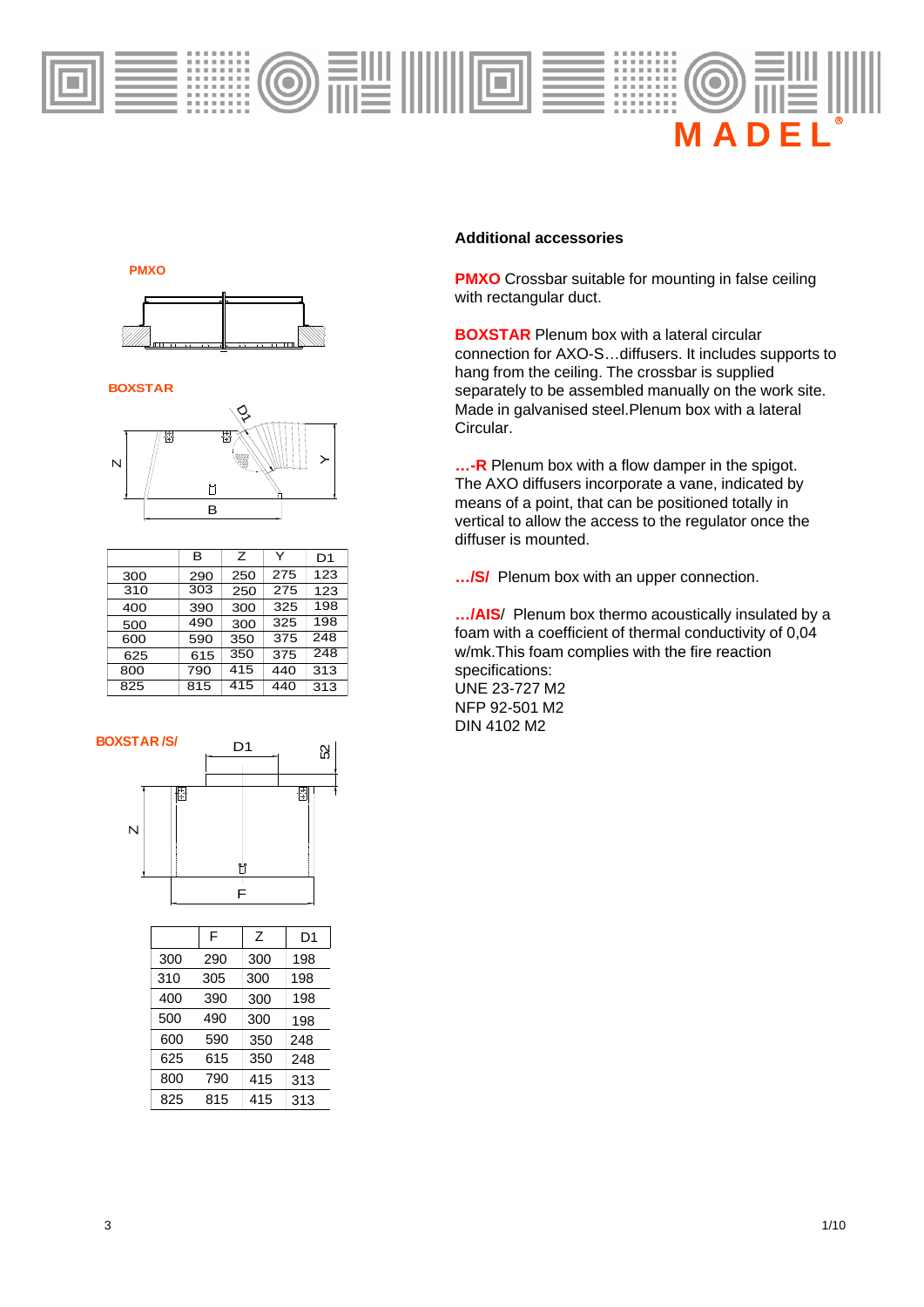



## **FIXING SYSTEMS**

1) Connection into the crossbar or to the plenum box by means of central screw. Plenum box incorporates supports to hang the assembly from the ceiling with drops rods.

#### **Finishes**

**M9016** Painted in white similar to RAL 9016.

- **R9010** Painted in white RAL 9010.
- **RAL...** Painted in other RAL colours.
- **…/AB/** ABS plastic vanes in white..

### **Specification Text**

Supply and mounting of square swirl diffuser with individually adjustable radial vanes series **AXO-S+BOXSTAR-R M9016 dim. 600** constructed from galvanised steel paint in white **M9016** and black ABS plastic vanes. With lateral circular connection pyramidal plenum box and air flow damper in the spigot **BOXSTAR-R**. Manufacturer **MADEL**.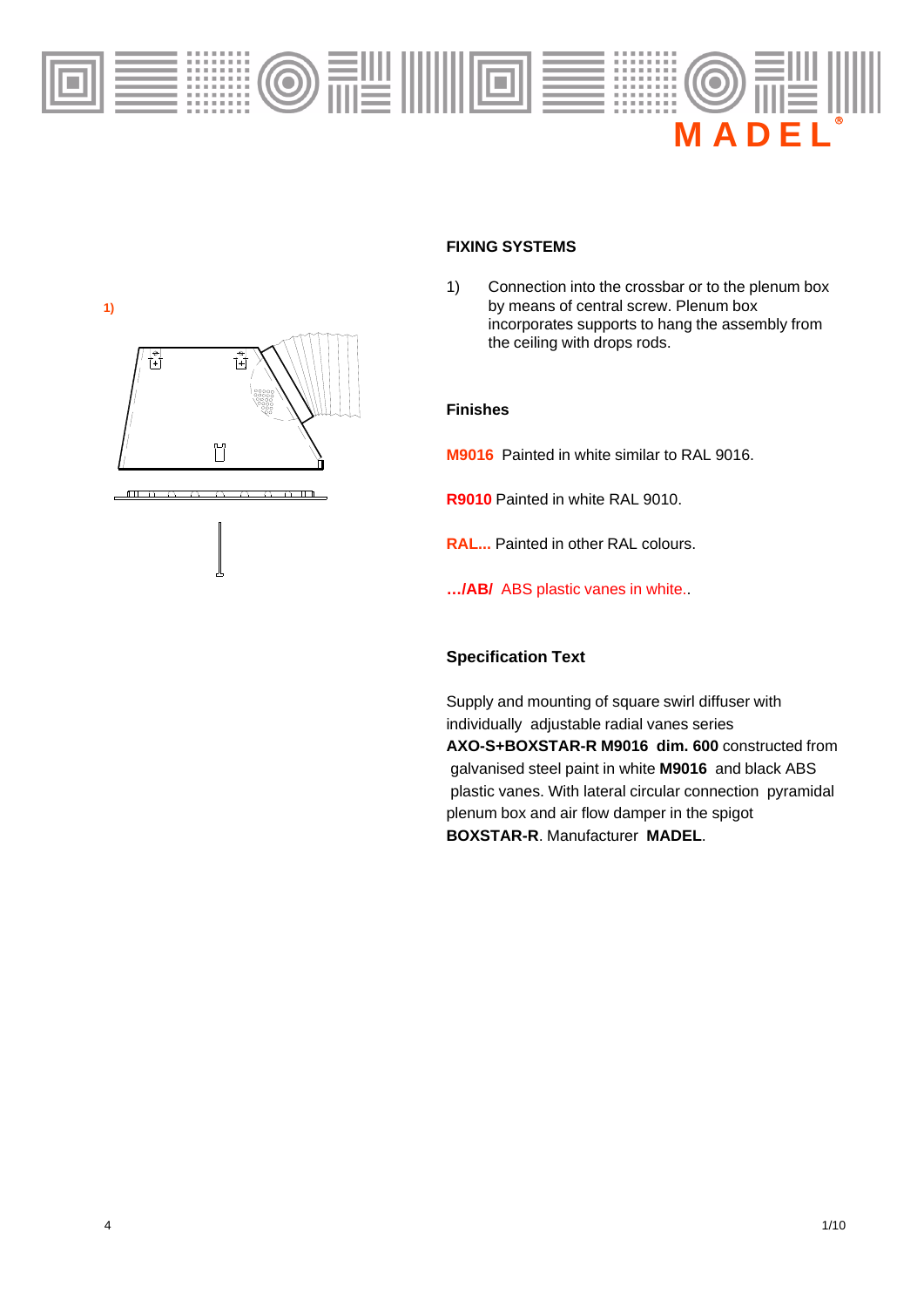

#### **AXO-S-KLIN**



|         | Ε   | А   | F   |
|---------|-----|-----|-----|
| 400     | 395 | 369 | 365 |
| 500     | 495 | 469 | 465 |
| 600     | 595 | 569 | 565 |
| 625     | 620 | 594 | 590 |
| 675     | 670 | 644 | 640 |
| 600-400 | 595 | 569 | 565 |
| 600-500 | 595 | 569 | 565 |
| 625-400 | 620 | 594 | 590 |
| 625-500 | 620 | 594 | 590 |
| 675-400 | 670 | 644 | 640 |
| 675-500 | 670 | 644 | 640 |

#### **AXO-S-KLIN+PLK**…**-R**



#### **AXO-S-KLIN+PLK/L/**…**-R**



|     | F   | F   | D <sub>1</sub> | н   | С   |
|-----|-----|-----|----------------|-----|-----|
| 400 | 395 | 365 | 198            | 205 | 320 |
| 500 | 495 | 465 | 248            | 286 | 370 |
| 600 | 595 | 565 | 313            | 353 | 435 |
| 625 | 620 | 590 | 313            | 353 | 435 |
| 675 | 670 | 640 | 313            | 353 | 435 |

#### **AXO-S-KLIN AXO <sup>S</sup> KLIN**

#### **Classification**

**AXO-S-KLIN** KLIN Hinged removable core diffuser for the easy access to the installations above the ceiling with no need of tools, by means of PUSH fasteners. By slightly pressing on the invisible latch, the core opens, remaining hinged on one side. If necessary the core can be easily removed for maintenance of HVAC installations.

#### **Material**

Diffuser constructed from galvanised steel and deflection vanes made of injected plastic, ABS type.All diffusers are provided with a seal on the back of the frame in order that the perimeter in contact with the plenum box or the ceiling is Airtight.

#### **Additional accessories**

**PLK** Plenum box fixedto the diffuser, suitable For -KLIN models.

Plenum Box withan upperconnection, made in galvanised steel.

**...-R** Plenum box with a flow damper in the spigot.

.../L/ Plenum box with a lateral connection. **…/AIS/** Plenum box thermo acoustically insulated by a foam with a coefficient of thermal conductivity of 0,04 w/mk. This foam complies with the fire reaction.

specifications: UNE 23-727 M2 NFP 92-501 M2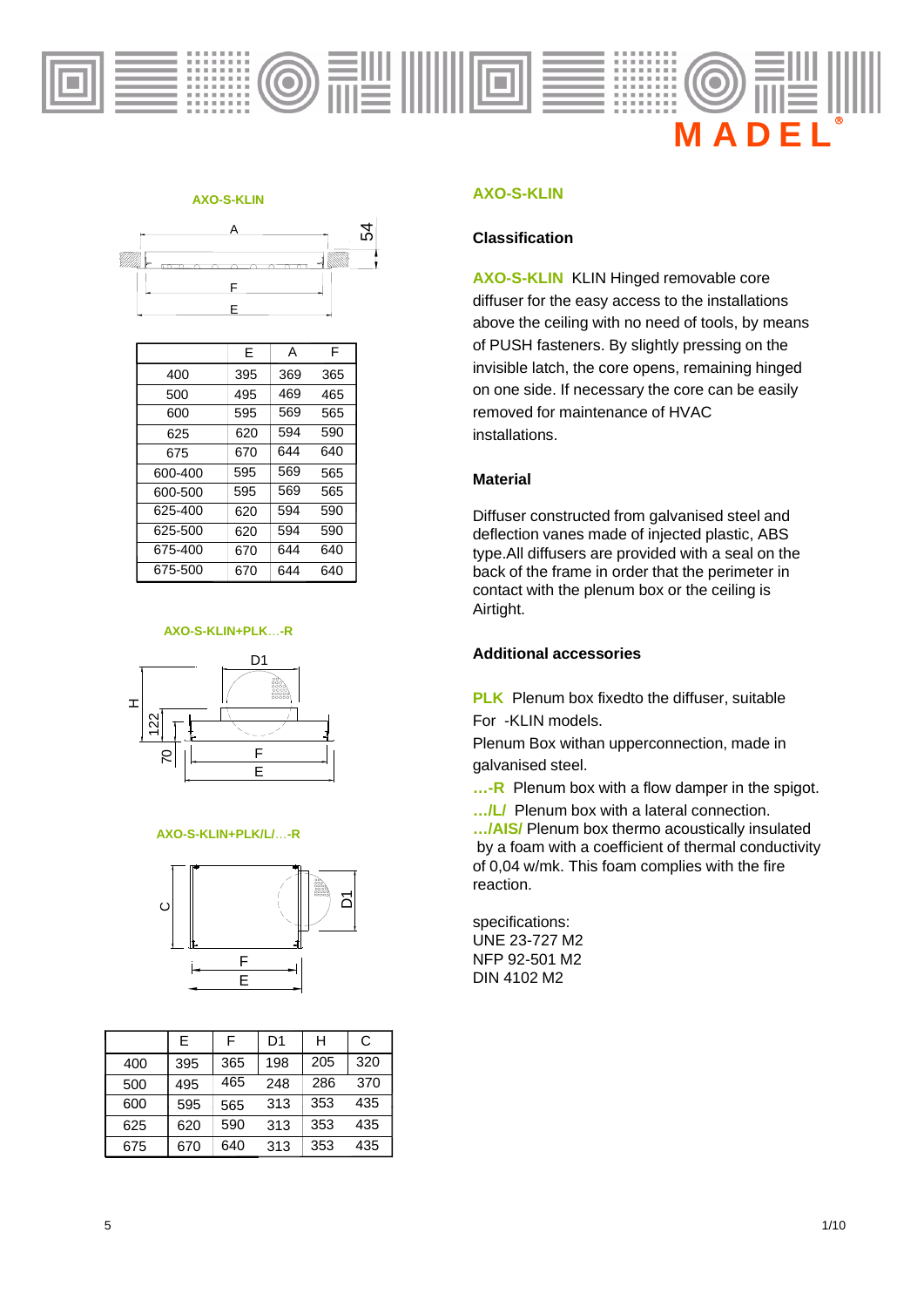

#### **FIXING SYSTEMS FIXING**

1) Suspended at the false ceiling.



### **Finishes**

**M9016** Painted in white similar to RAL 9016.

**R9010** Painted in white RAL 9010.

**RAL…** Painted in other RAL colours.

**…/AB/** ABS plastic vanes in white..

### **Specification Text**

Supply and mounting of square swirl diffuser with adjustable vanes with hinged removable core without tools, by pressing on the invisible PUSH fasteners series **AXO-S-KLIN+PLK-R M9016 dim. (mm)** constructed from galvanised steel paint in white **M9016** and black ABS plastic vanes. With upper circular connection plenum box and air flow damper in the spigot **PLK-R**. Manufacturer **MADEL**.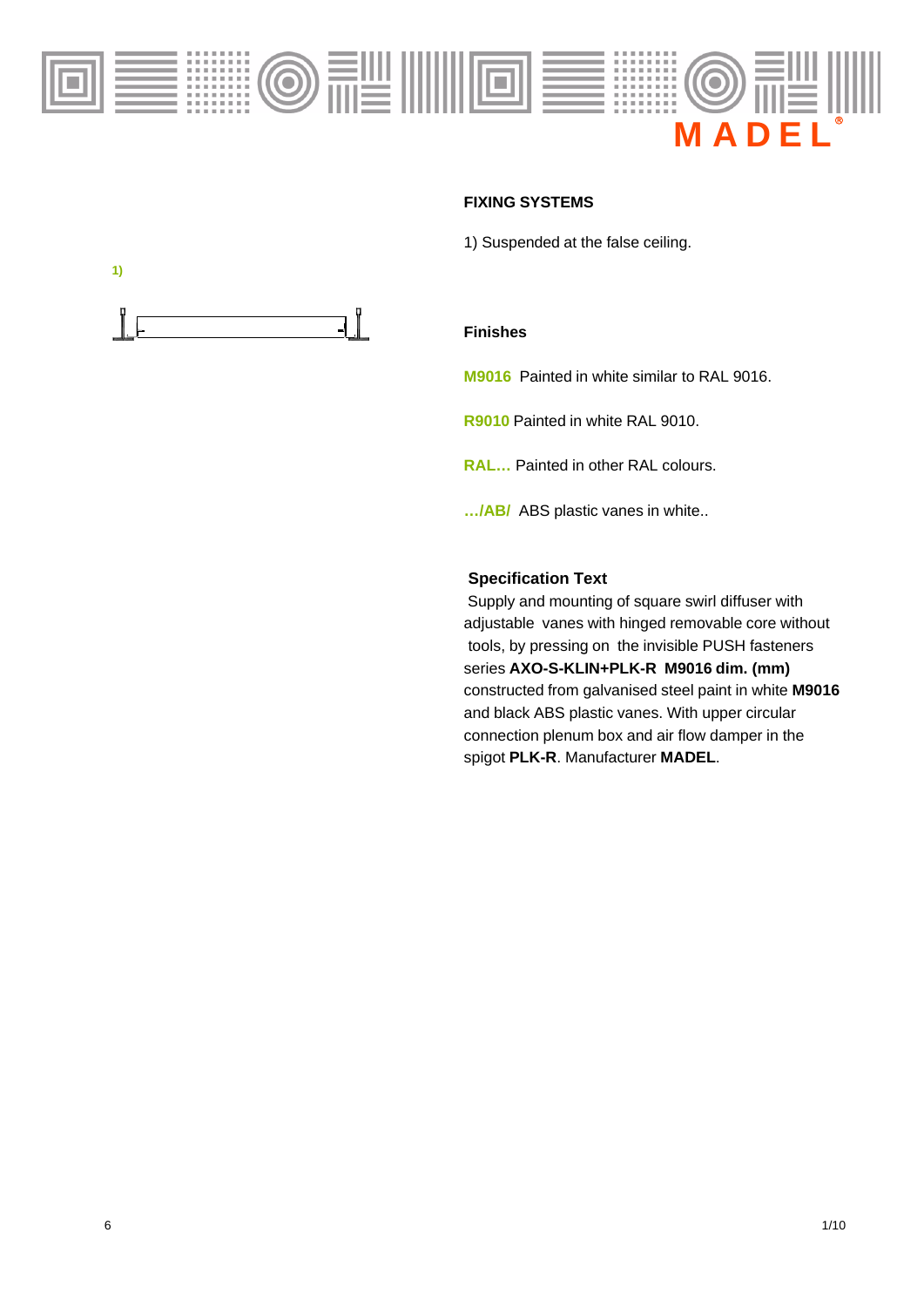

## **AXO-C AXO-CY**





|   | $\frac{5}{4}$ |
|---|---------------|
| E | ٥,            |
|   |               |

|     | F   | А   |
|-----|-----|-----|
| 300 | 300 | 284 |
| 400 | 400 | 376 |
| 500 | 500 | 476 |
| 625 | 625 | 601 |
| 825 | 825 | 801 |

#### **PLXOC**



|     | D <sub>2</sub> | F   | Ζ   | D1  |
|-----|----------------|-----|-----|-----|
| 300 | 295            | 315 | 300 | 198 |
| 400 | 395            | 415 | 300 | 198 |
| 500 | 495            | 515 | 300 | 198 |
| 625 | 620            | 640 | 350 | 248 |
| 825 | 820            | 840 | 415 | 313 |

## **AXO-C**

### **Classification**

**AXO-C** Circular diffuser with vanes in circular Radial arrangement.

**...-CY** Vanes in circular radial arrangement, inclined in relation to the centre.

### **Material**

Diffuser constructed from galvanised steel and deflection vanes made of injected plastic, ABS type. All diffusers are provided with a seal on<br>The back of the frame in order that the perimeter in contact with the plenum box or the ceiling is Airtight.

### **Additional accessories**

**PMXO** Crossbar suitable for mounting in false ceiling with rectangular duct. gg

**PLXOC** Plenum box with a lateral circular connection for AXO-C. circular diffusers. Made in galvanised steel.

**…-R** Plenum box with a flow damper in the 52<br>Solution of the AXO diffusers incorporate a vane, indicated by means of a point, that can be positioned totally in vertical to allow the access to the regulator once the diffuser is mounted.

**…/S/** Plenum box with an upper connection. **…/AIS/** Plenum box thermo acoustically  $\frac{D2}{2}$  **igns:** Insulated by a foam with a coefficient of thermal conductivity of 0,04 w/mk. This foam complies with the fire reaction.

> specifications: UNE 23-727 M2 NFP 92-501 M2 DIN 4102 M2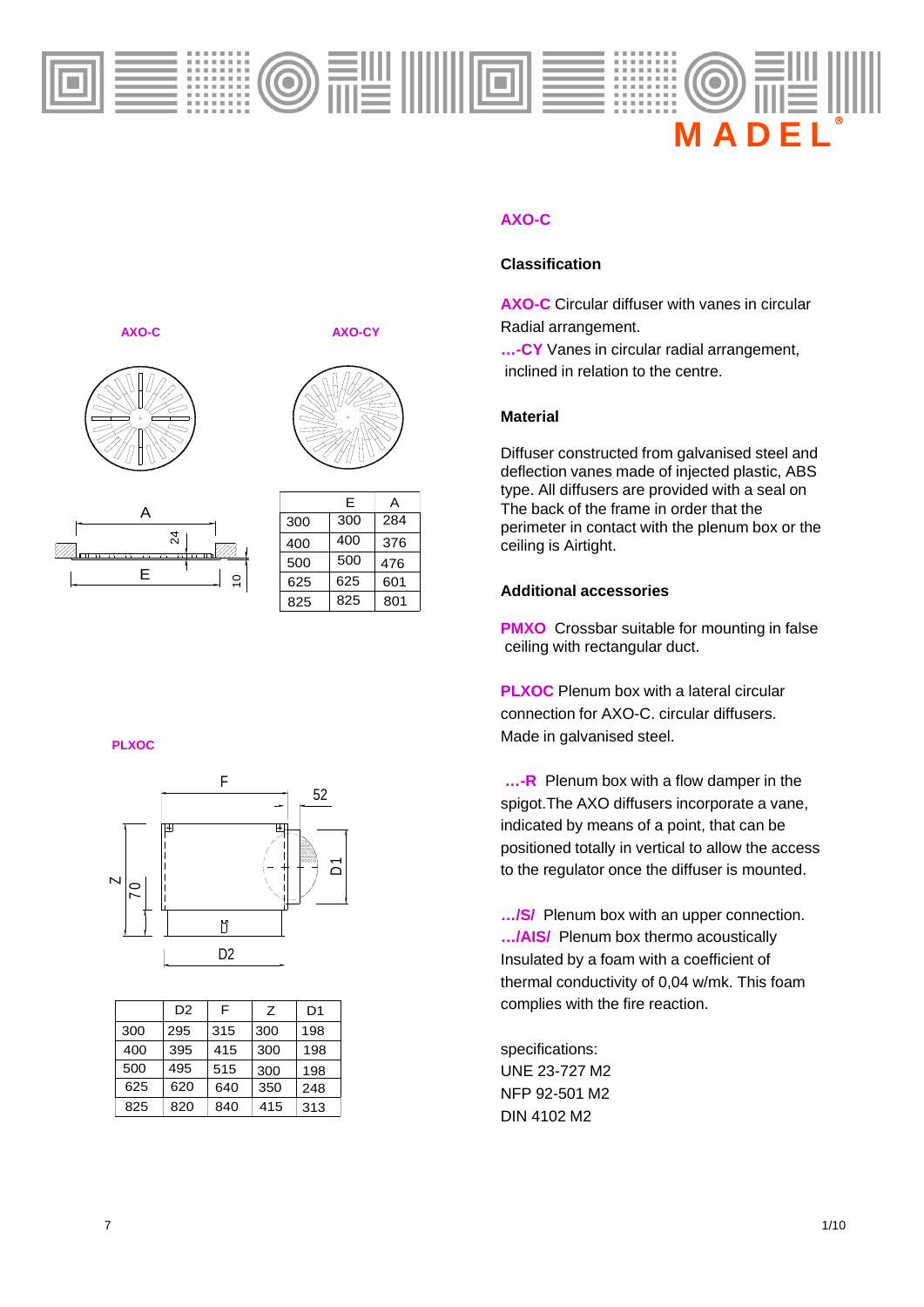

### **FIXING SYSTEMS FIXING**

**1)** Crossbar suitable for mounting in false ceiling with rectangular duct.

### **Finishes**

**M9016** Painted in white similar to RAL 9016.

**R9010** Painted in white RAL 9010.

**RAL...** Painted in other RAL colours.

**…/AB/** ABS plastic vanes in white.

### **Specification Text**

Supply and mounting of circular swirl diffuser with individually adjustable radial vanes series

**AXO-C+PLXOC-R M9016 dim. 600** constructed from galvanised steel paint in white **M9016** and black ABS plastic vanes. With lateral circular connection plenum box and air flow damper in the spigot **PLXOC-R**. Manufacturer **MADEL**.

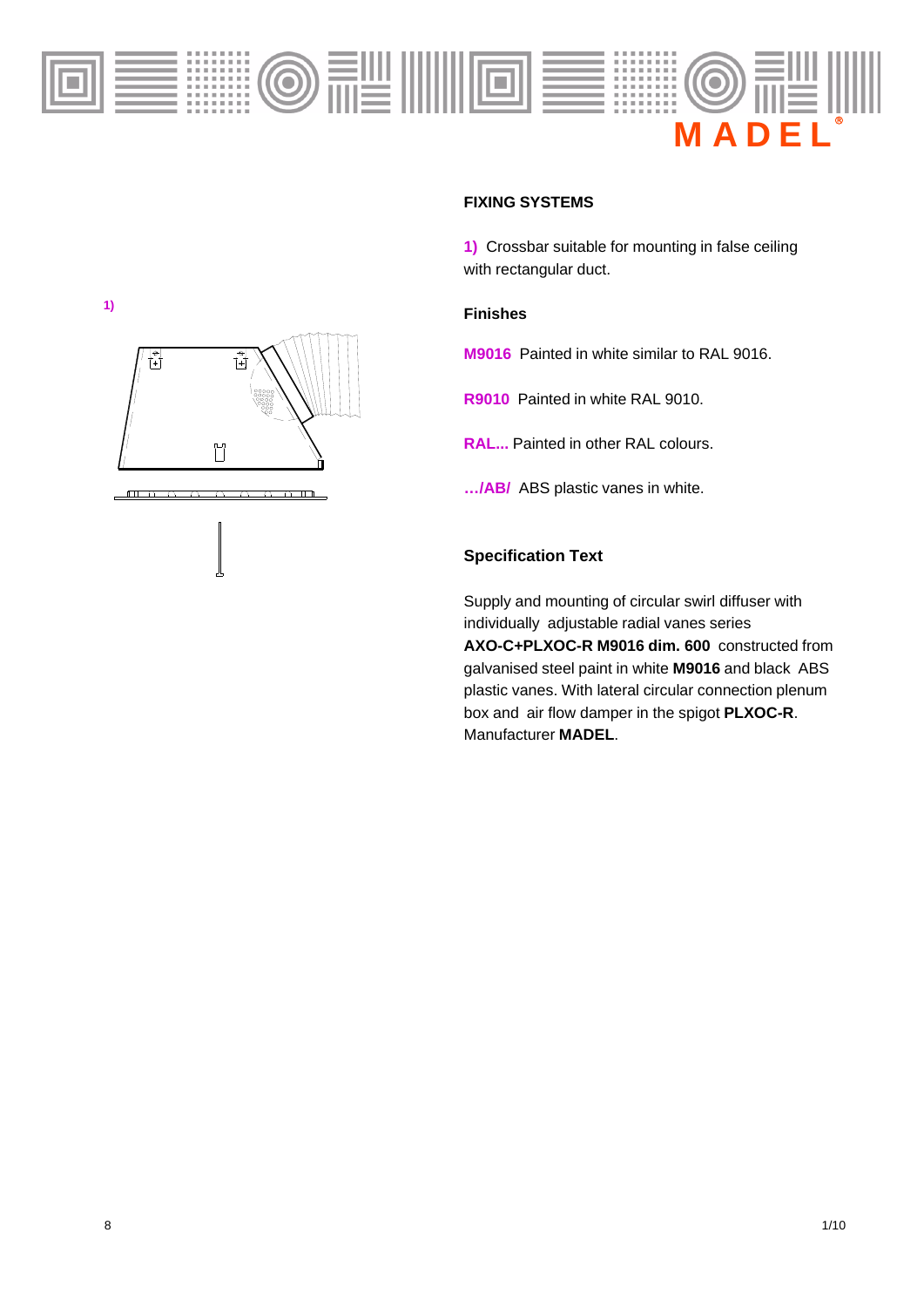

### **AXO-R**

### **Classification**

**AXO-R** Rectangular diffuser with vanes in radial arrangement.

**…/T15/** Panel with angled borders to replace an angled ceiling tile profile 15 mm.

**…/T24/** Panel with angled borders to replace an angled ceiling tile profile 24 mm.

### **Material**

Diffuser constructed from galvanised steel and deflection vanes made of injected plastic, ABS type. All diffusers are provided with a seal on The back of the frame in order that the perimeter in contact with the plenum box or the ceiling is Airtight.

### **AXO-R**





| Dim.       | F    | F'  | А    | A'  |
|------------|------|-----|------|-----|
| 600 x 300  | 595  | 295 | 576  | 276 |
| 625 x 310  | 620  | 305 | 601  | 286 |
| 675 x 335  | 670  | 330 | 651  | 311 |
| 1200 x 300 | 1195 | 295 | 1176 | 276 |
| 1250 x 310 | 1245 | 308 | 1226 | 286 |
| 1350 x 335 | 1345 | 330 | 1326 | 311 |

#### **AXO-R**…**/T**…/





|     | F   | А   |  |
|-----|-----|-----|--|
| 300 | 295 | 280 |  |
| 310 | 308 | 289 |  |
| 400 | 395 | 376 |  |
| 500 | 495 | 476 |  |
| 600 | 595 | 576 |  |
| 625 | 620 | 601 |  |
| 800 | 795 | 776 |  |
| 825 | 820 | 801 |  |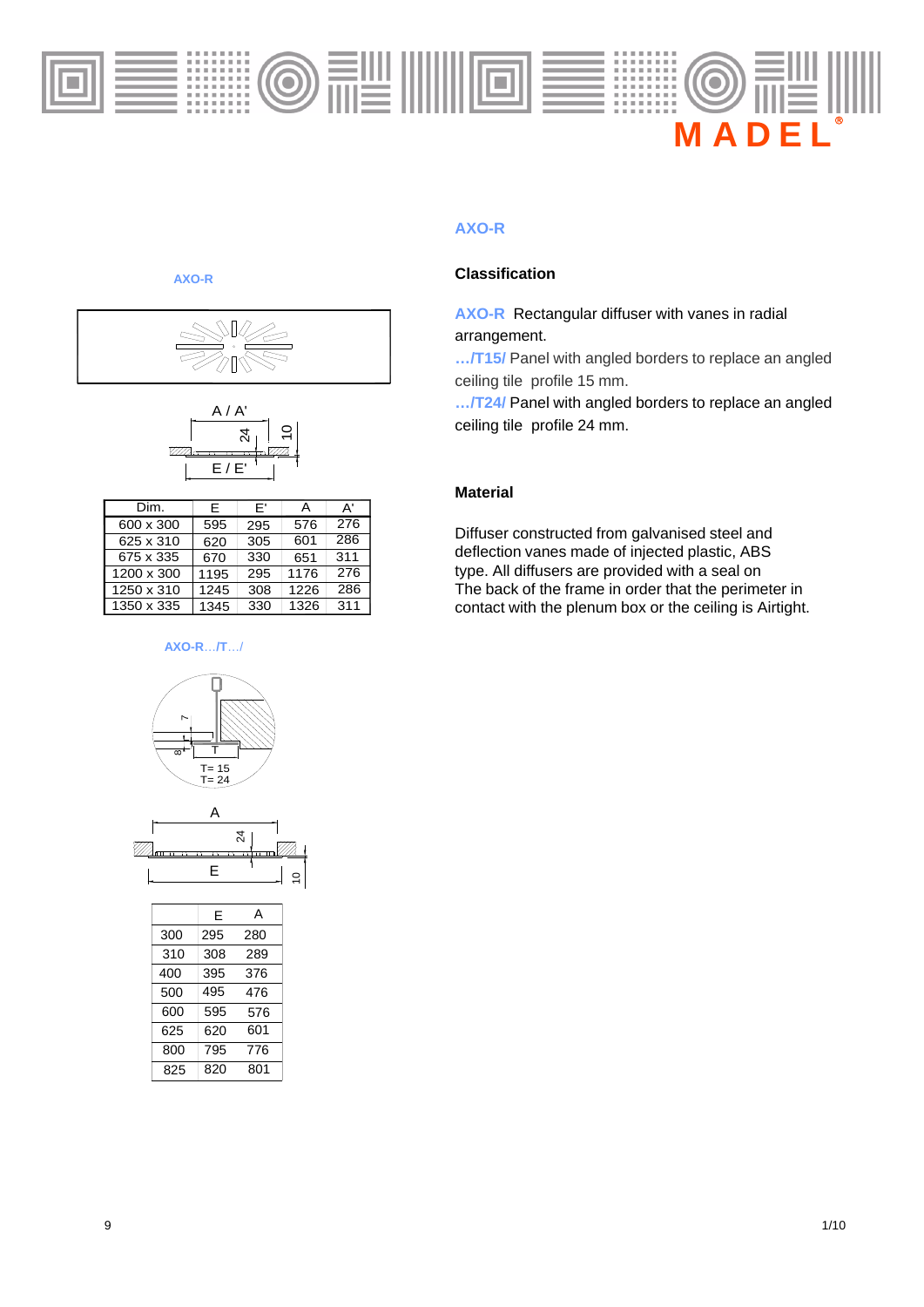



| Dim.       | $L$ (mm) | F   | D <sub>1</sub> |
|------------|----------|-----|----------------|
| 600 x 300  | 590      | 290 | 248            |
| 625 x 310  | 615      | 300 | 248            |
| 675 x 335  | 665      | 325 | 248            |
| 1200 x 300 | 1190     | 290 | 248            |
| 1250 x 310 | 1240     | 300 | 248            |
| 1350 x 335 | 1340     | 325 | 248            |

#### **Additional accessories**

**PMYR** Crossbar suitable for mounting in false ceiling with rectangular duct.

**PLXOR** Plenum box with a lateral circular Connection . Made in galvanised steel.

**...-R** Plenum box with a flow damper in the spigot. **…/S/** Plenum box with an upper connection.

**…/AIS/** Plenum box thermo acoustically Insulated by a foam with a coefficient of thermal conductivity of 0,04 w/mk. This foam complies with the fire reaction.

specifications: UNE 23-727 M2 NFP 92-501 M2 DIN 4102 M2

### **FIXING SYSTEMS**

**1)** Crossbar suitable for mounting in false ceiling with rectangular duct.

### **Finishes**

**M9016** Painted in white similar to RAL 9016.

**R9010** Painted in white RAL 9010.

**RAL...** Painted in other RAL colours.

**…/AB/** ABS plastic vanes in white.

#### **Specification Text**

Supply and mounting of rectangular swirl diffuser with individually adjustable radial vanes series

**AXO-R+PLXOR M9016 dim. 1000X300** constructed from galvanised steel paint in white **M9016** and black ABS plastic vanes. With lateral circular connection plenum box **PLXOR**. Manufacturer **MADEL**.



**PLXOR**

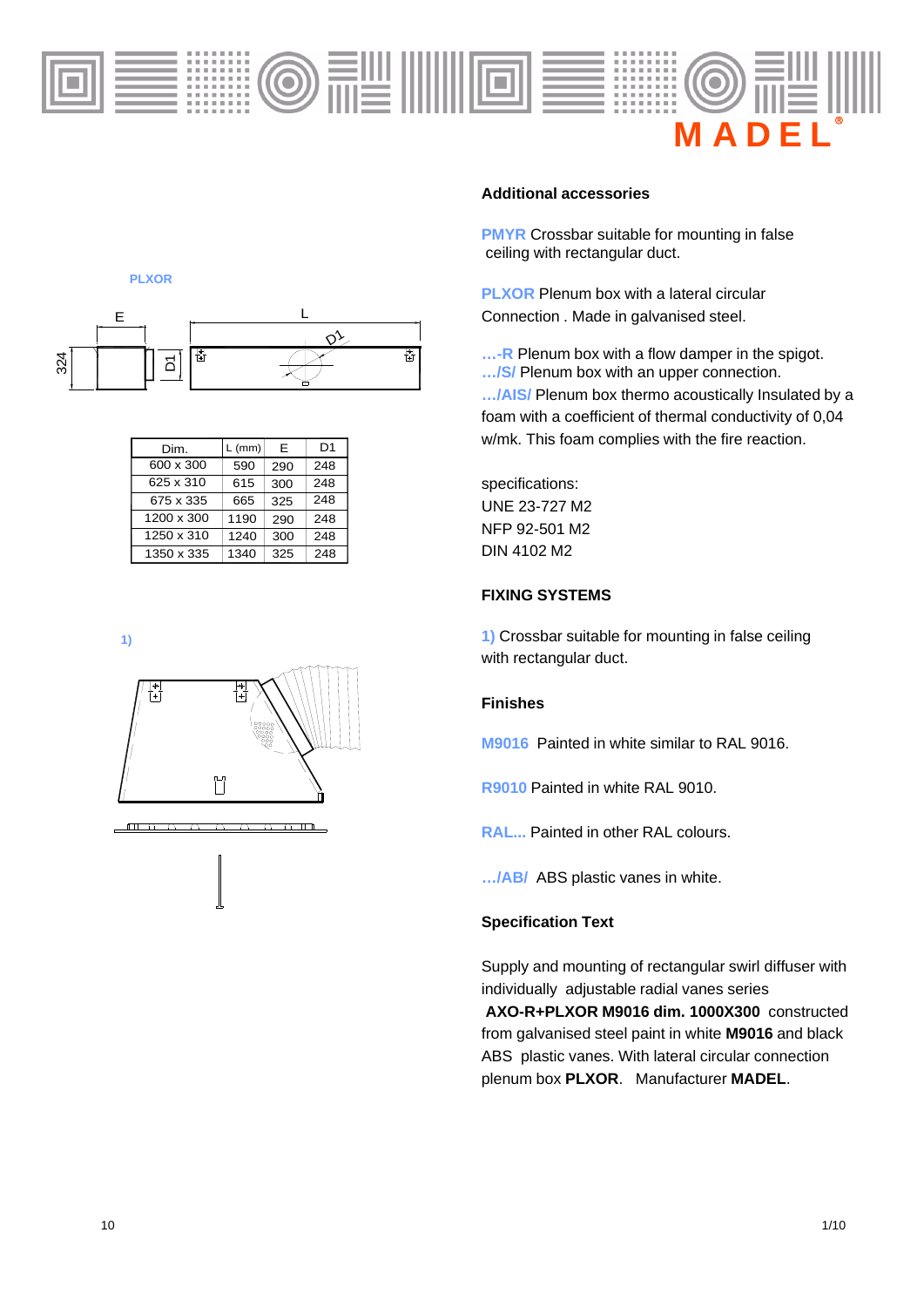

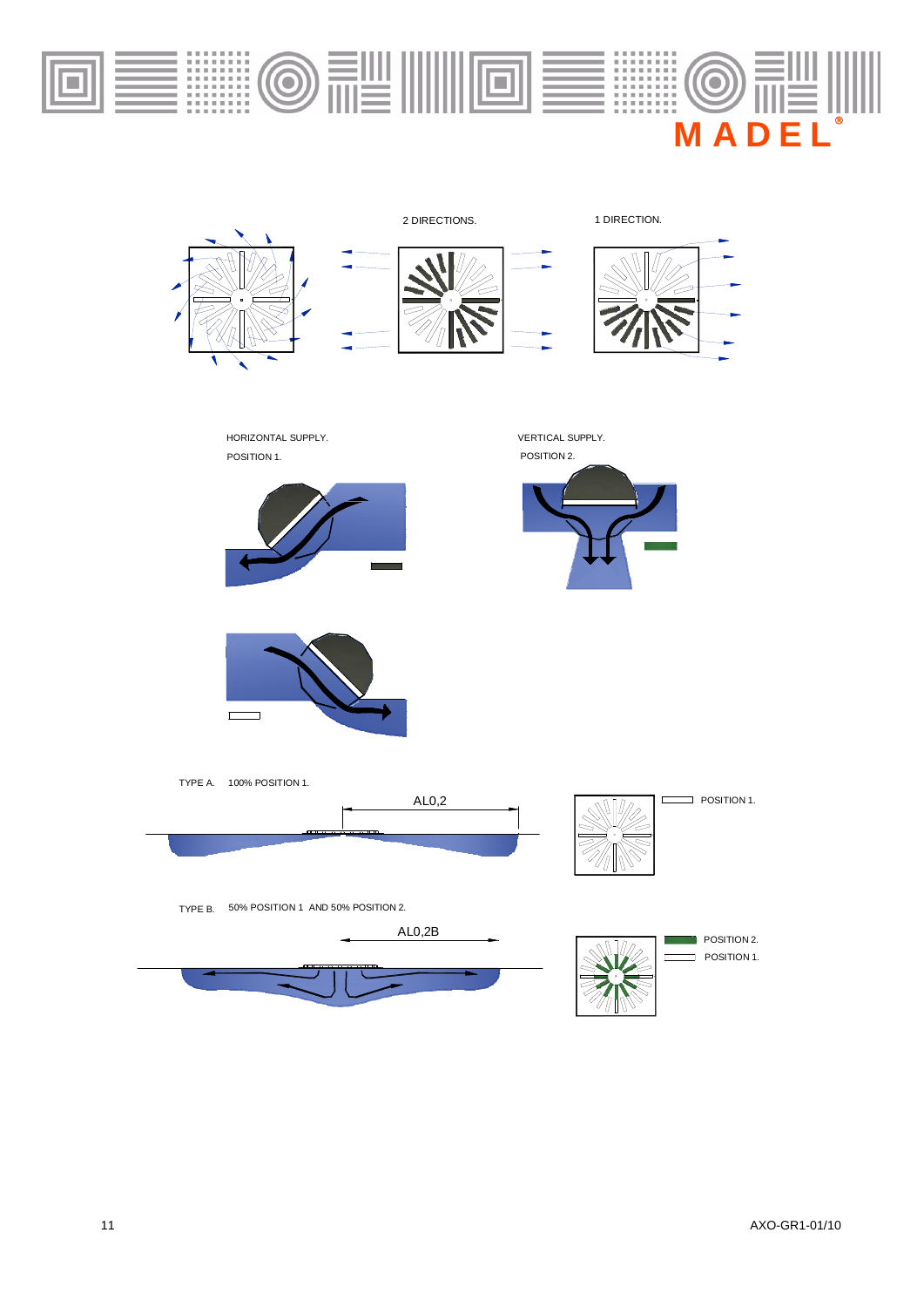

### **AXO-S**



RECOMMENDED VELOCITY.

| AXO-S | Vmin | Vmax |
|-------|------|------|
|       | m/s  | m/s  |
| 310   | 2.5  | 6,5  |
| 400   | 2.5  | 5.9  |
| 500   | 2.5  | 5,4  |
| 600   | 2.5  | 5,3  |
| 625   | 2.5  | 5,3  |
| 800   | 2.5  | 4,2  |
| 825   | 2.5  | 4,2  |

FREE FACE AREA (m2).

| AXO-S | Afree<br>m <sub>2</sub> | Qmin.<br>m3/h | Qmax.<br>m3/h |
|-------|-------------------------|---------------|---------------|
|       |                         |               |               |
| 310   | .0096                   | 87            | 225           |
| 400   | .0201                   | 181           | 430           |
| 500   | .029                    | 261           | 565           |
| 600   | .044                    | 396           | 845           |
| 625   | .044                    | 396           | 845           |
| 800   | .068                    | 612           | 1025          |
| 825   | .068                    | 612           | 1025          |

CORRECTION FACTOR FOR DPt AND Lwa1.

| <b>BOXSTAR-R</b> |                        | 100%<br>Open | 50%<br>Open | 10%<br>Open |                                         |                                                  |
|------------------|------------------------|--------------|-------------|-------------|-----------------------------------------|--------------------------------------------------|
|                  | Dpt (Kp)               | 1            | 1,2         | 2,4         |                                         |                                                  |
| 310              | Lwa1 (Kf)              | $+0,7$       | $+1,1$      | $+2,4$      |                                         |                                                  |
| 400              | Dpt (Kp)               | 1            | 1,2         | 2,3         |                                         |                                                  |
|                  | Lwa1 (Kf)              | $+0,8$       | $+1,5$      | $+2,9$      |                                         |                                                  |
| 500              | Dpt (Kp)               | $\mathbf{1}$ | 1,4         | 4           |                                         |                                                  |
|                  | Lwa1 (Kf)              | $+0,8$       | $+2,1$      | $+2,8$      | $\widetilde{\mathsf{E}}_{3.6}$          | 6.6<br>$(\frac{6}{0}, \frac{6}{0}, \frac{6}{0})$ |
|                  | Dpt (Kp)               | 1            | 1,5         | 4,8         | $103.2 +$<br>$\frac{6}{12.8}$   $\circ$ |                                                  |
| 600              | Lwa1 (Kf)              | $+0.9$       | $+5,8$      | $+7,7$      | $\vec{z}$ 2.4                           | 4.6<br>₹<br>$\overline{4}$                       |
| 625              | Dpt (Kp)               | 1            | 1,5         | 4,8         | $\overline{2}$                          | 3.3                                              |
|                  | Lwa1 (Kf)              | $+0.9$       | $+5,8$      | $+7,7$      |                                         |                                                  |
| 800              | Dpt (Kp)               | 1            | 1,7         | 4,5         | 1.6                                     | 2.6                                              |
|                  | Lwa1 (Kf)              | $+0.9$       | $+3,6$      | $+5,2$      | 1.2                                     | $\overline{2}$                                   |
| 825              | Dpt (Kp)               | 1            | 1,7         | 4,5         |                                         |                                                  |
|                  | Lwa1 (Kf)              | $+0,9$       | +3,6        | $+5,2$      |                                         |                                                  |
|                  |                        |              |             |             | 0.8                                     | 1.3                                              |
|                  | $DPt1 = Kp \times DPt$ |              |             |             |                                         |                                                  |
|                  | $Lwa = Lwa1 + Kf$      |              |             |             |                                         |                                                  |
| $\mathbf{A}$     |                        | D            |             |             |                                         |                                                  |



FREE VELOCITY, PRESSURE LOSS AND SOUND POWER LEVEL, THROW WITH CEILING EFFECT. AXO-S + BOXSTAR





 $AL_{0.2} = B + H$  $AL 0.2 = C + H$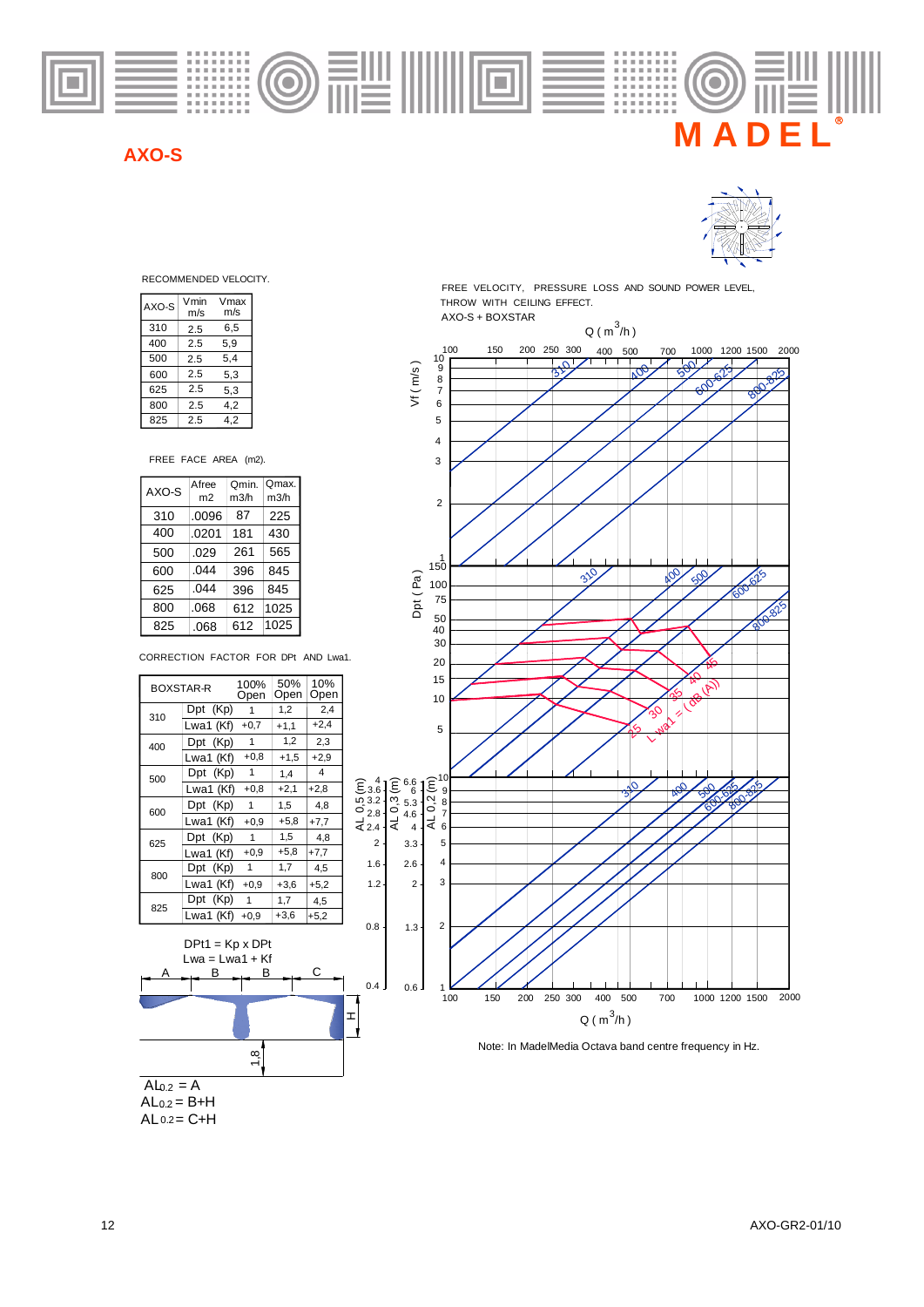

## **AXO-S**



TYPE B. 50% POSITION 1 AND 50% POSITION 2.

$$
\overbrace{\qquad \qquad }^{\text{AL0,2B}}
$$

CORRECTION FACTOR FOR THROW TYPE B.

| AXO-S   | KΒ   |
|---------|------|
| 500     | 0,75 |
| 600-625 | 0,74 |
| 800-825 | 0.7  |



$$
bv = Kh \times AL_{0.2}
$$

$$
AL'_{0.2}
$$
 (Dt < 0) = KI x AL <sub>0.2</sub>

INDUCTION RATIO.



INDUCTION RATIO.TYPE B.

 $\frac{Q}{Q}$  total at x

 $AL0,2B = KB * AL0,2$ 

Qr  $i = \frac{Q_0}{Q_0}$ 

EXAMPLE:

AXO-S-600-625

 $AL0,2 = 4 m$  $Q = 600$  m $3/h$ 

 $i = 28$ 

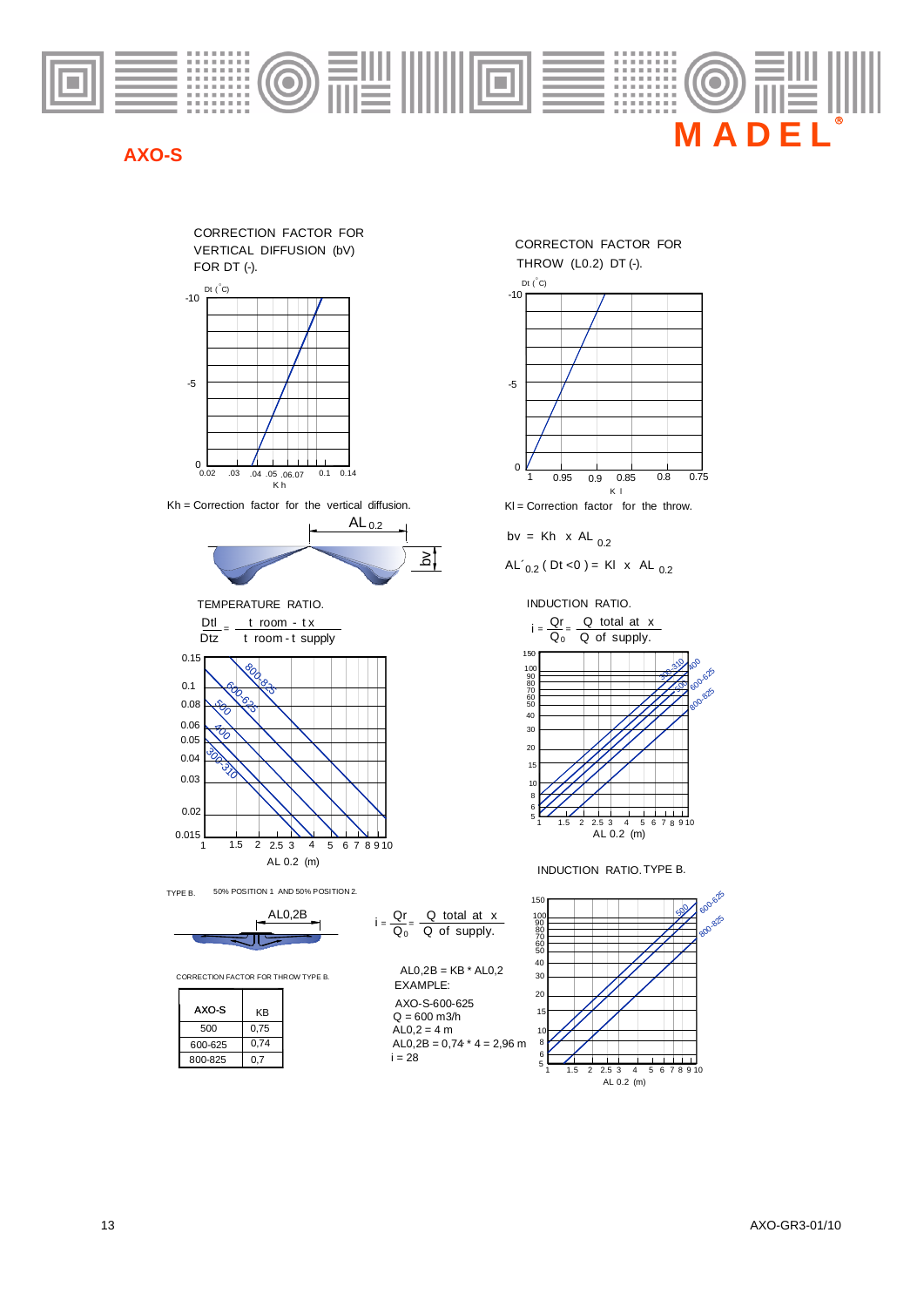

### **AXO-SX**



RECOMMENDED VELOCITY.

| AXO-SX | Vmin<br>m/s | Vmax<br>m/s |
|--------|-------------|-------------|
| 310    | 2.5         | 6,5         |
| 400    | 2.5         | 6,9         |
| 500    | 2.5         | 5,6         |
| 600    | 2.5         | 4.2         |
| 625    | 2.5         | 4,2         |
| 800    | 2.5         | 3,9         |
| 825    | 2.5         | 3.9         |

FREE FACE AREA (m2).

| AXO-SX | Afree<br>m2 | Omin.<br>m3/h | Qmax.<br>m3/h |
|--------|-------------|---------------|---------------|
| 310    | .0112       | 101           | 263           |
| 400    | .024        | 216           | 598           |
| 500    | .032        | 288           | 652           |
| 600    | .058        | 522           | 880           |
| 625    | .058        | 522           | 880           |
| 800    | .079        | 711           | 1110          |
| 825    | .079        | 711           | 1110          |

CORRECTION FACTOR FOR DPt AND Lwa1.

|     | BOXSTAR-R   | 100%<br>Open | 50%<br>Open | 10%<br>Open |                                 |                           |        |
|-----|-------------|--------------|-------------|-------------|---------------------------------|---------------------------|--------|
| 310 | Dpt (Kp)    |              | 1,2         | 2,4         |                                 |                           |        |
|     | Lwa1 (Kf)   | $+0,8$       | $+1,5$      | $+1,1$      |                                 |                           |        |
| 400 | Dpt (Kp)    | 1            | 1,2         | 2,6         |                                 |                           |        |
|     | Lwa1 (Kf)   | $+0,8$       | $+2,1$      | $+2$        |                                 |                           |        |
| 500 | Dpt (Kp)    | 1            | 1,4         | 4           |                                 |                           |        |
|     | Lwa1 $(Kf)$ | $+0.9$       | $+2$        | $+1$        | $\widehat{\xi}_{3.6}^{41}$      | $\widehat{\xi}^{6.6}_{6}$ |        |
| 600 | Dpt (Kp)    | 1            | 1,5         | 4,8         | $10.3.2 -$                      | $m$ 5.3                   | 0,2(m) |
|     | Lwa1 (Kf)   | $+0,8$       | $+4,8$      | $+5,2$      | $O_{2.8}$<br>$\overline{4}$ 2.4 | $\circ$ 4.6<br>₹          | ₹      |
| 625 | Dpt (Kp)    | $\mathbf{1}$ | 1,3         | 4,8         |                                 | 4                         |        |
|     | Lwa1 $(Kf)$ | $+0,9$       | $+4,8$      | $+5,3$      | 2                               | 3.3                       |        |
| 800 | Dpt (Kp)    | 1            | 1,8         | 4,5         | 1.6                             | 2.6                       |        |
|     | Lwa1 (Kf)   | $+0.9$       | $+3,6$      | $+2,7$      | 1.2                             | $2 \cdot$                 |        |
| 825 | Dpt (Kp)    | 1            | 1,8         | 4,5         |                                 |                           |        |
|     | Lwa1 (Kf)   | $+0.9$       | $+3,7$      | $+2,8$      |                                 |                           |        |

0.8

 $0.4$ 



 $AL<sub>0.2</sub> = B+H$  $AL<sub>0.2</sub> = C+H$  $AL<sub>0.2</sub> = A$ 

THROW WITH CEILING EFFECT. FREE VELOCITY, PRESSURE LOSS AND SOUND POWER LEVEL,





Note: In MadelMedia Octava band centre frequency in Hz.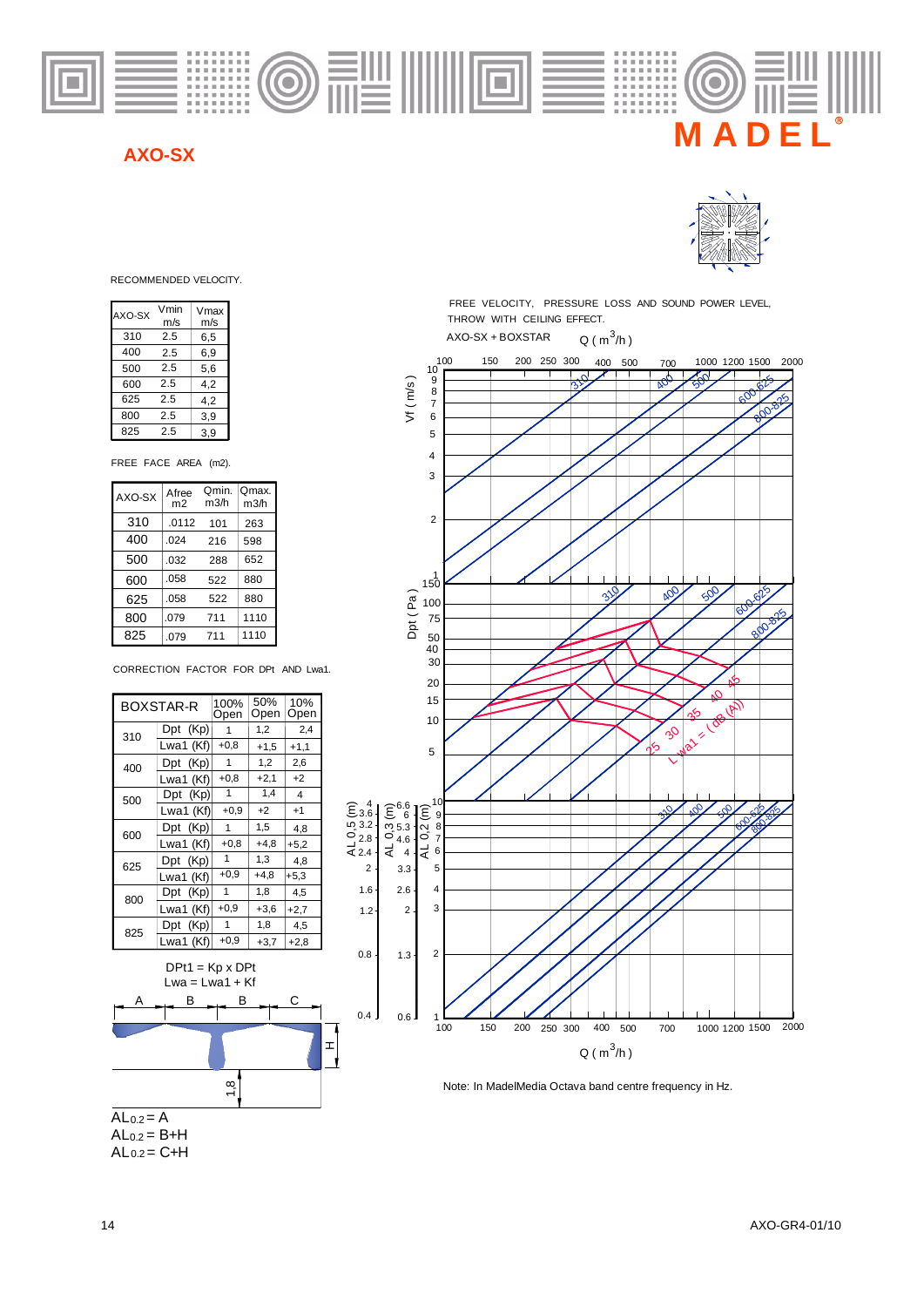

### **AXO-SX**

#### LA DIFUSIÓN VERTICAL (bV) ALCANCE (L0.2) DT (-). PARA DT (-). FACTOR DE CORRECCION DE



Kh = Factor de corrección de l a difusión vertical.







 $i = \frac{Q_0}{Q_0} = \frac{Q_0}{Q_0}$  de impulsion  $Qr = Q$  total en x

 $AL0,2B = KB * AL0,2$ 

 $AL0,2B = 0,6$  \* 4,25 = 2,55 m

EJEMPLO:

 $i = 28$ 

AXO-SX-800-825  $Q = 800$  m $3/h$ 

 $AL0.2 = 4.25 m$ 

TIPO B. 50% POSICION 1 Y 50% POSICION 2. AL0,2B

$$
\begin{array}{c}\n\mathbf{r} \xrightarrow{\text{ALU,2B}} \mathbf{r} \end{array}
$$

FACTOR DE CORRECCION DEL ALCANCE TIPO B.

| AXO-SX  | ΚB   |
|---------|------|
| 400     | 0,75 |
| 500     | 0.65 |
| 600-625 | 0.6  |
| 800-825 | 0,65 |

FACTOR DE CORRECCION DEL



kl = Factor de corrección del alcance.

bv = Kh  $x$  AL<sub>0.2</sub>  $AL'_{0.2}$  (Dt <0)= Kl  $\times$  AL $_{0.2}$ 

RELACION DE INDUCCION.



RELACION DE INDUCCION. TIPO B.

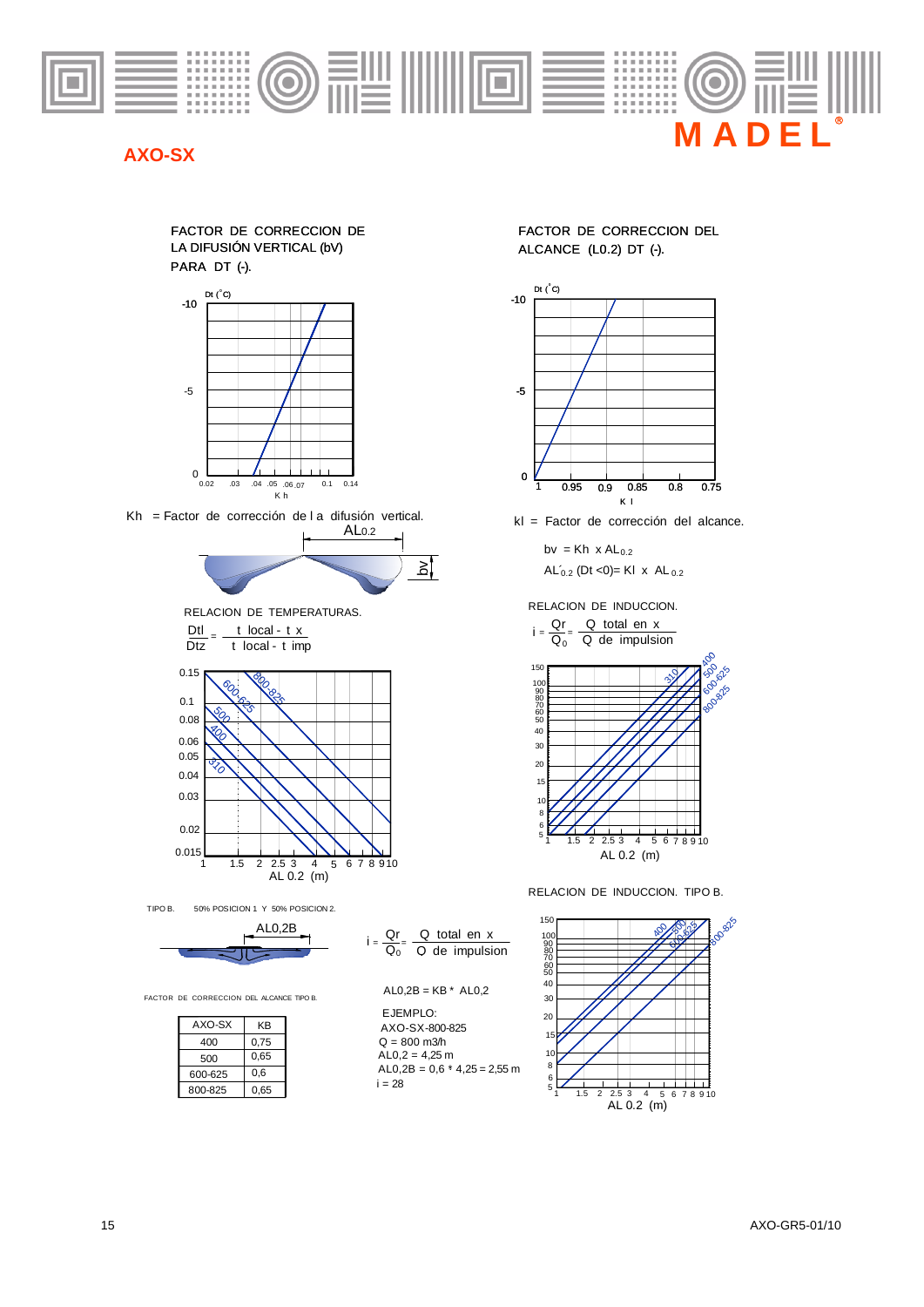

### **AXO-SY**



| AXO-SY | Vmin | Vmax |
|--------|------|------|
|        | m/s  | m/s  |
| 310    | 2.5  | 6,6  |
| 400    | 2.5  | 6,8  |
| 500    | 2.5  | 6,1  |
| 600    | 2.5  | 5,3  |
| 625    | 2.5  | 5,3  |
| 800    | 2.5  | 4,5  |
| 825    | 2.5  | 4.5  |

FREE FACE AREA (m2).

| AXO-SY | Afree<br>m2 | Omin.<br>m3/h | Qmax.<br>m3/h |
|--------|-------------|---------------|---------------|
| 310    | .01         | 90            | 240           |
| 400    | .0181       | 163           | 445           |
| 500    | .025        | 225           | 555           |
| 600    | .044        | 387           | 840           |
| 625    | .044        | 387           | 840           |
| 800    | .068        | 612           | 1105          |
| 825    | .068        | 612           | 1105          |

CORRECTION FACTOR FOR DPt AND Lwa1.

| BOXSTAR-R |           | 100%<br>Open | 50%<br>Open    | 10%<br>Open |
|-----------|-----------|--------------|----------------|-------------|
| 310       | Dpt (Kp)  | 1            | 1,2            | 2,4         |
|           | Lwa1 (Kf) | $+0,8$       | $+1,4$         | $+0.2$      |
| 400       | Dpt (Kp)  | $\mathbf{1}$ | $\overline{2}$ | 2,3         |
|           | Lwa1 (Kf) | $+0,8$       | $+2.2$         | $+1,9$      |
| 500       | Dpt (Kp)  | 1            | 1,4            | 4           |
|           | Lwa1 (Kf) | $+0,8$       | $+2,1$         | $+1,7$      |
| 600       | Dpt (Kp)  | 1            | 1.5            | 4,8         |
|           | Lwa1 (Kf) | $+0.9$       | $+5,1$         | $+7$        |
| 625       | Dpt (Kp)  | 1            | 1,5            | 4,8         |
|           | Lwa1 (Kf) | $+0,8$       | $+5.1$         | $+7$        |
| 800       | Dpt (Kp)  | 1            | 1,7            | 4.5         |
|           | Lwa1 (Kf) | $+0,9$       | $+4,7$         | $+7,7$      |
| 825       | Dpt (Kp)  | 1            | 1,7            | 4.5         |
|           | Lwa1 (Kf) | $+0,9$       | $+4.4$         | $+7.8$      |
|           |           |              |                |             |

 $DPt1 = Kp \times DPt$ 



RECOMMENDED VELOCITY. THE STATE REFORM THE SECOMMENT SOUND POWER LEVEL, THROW WITH CEILING EFFECT.



Note: In MadelMedia Octava band centre frequency in Hz.

 $AL<sub>0.2</sub> = A$  $AL<sub>0.2</sub> = C+H$  $AL<sub>0.2</sub> = B+H$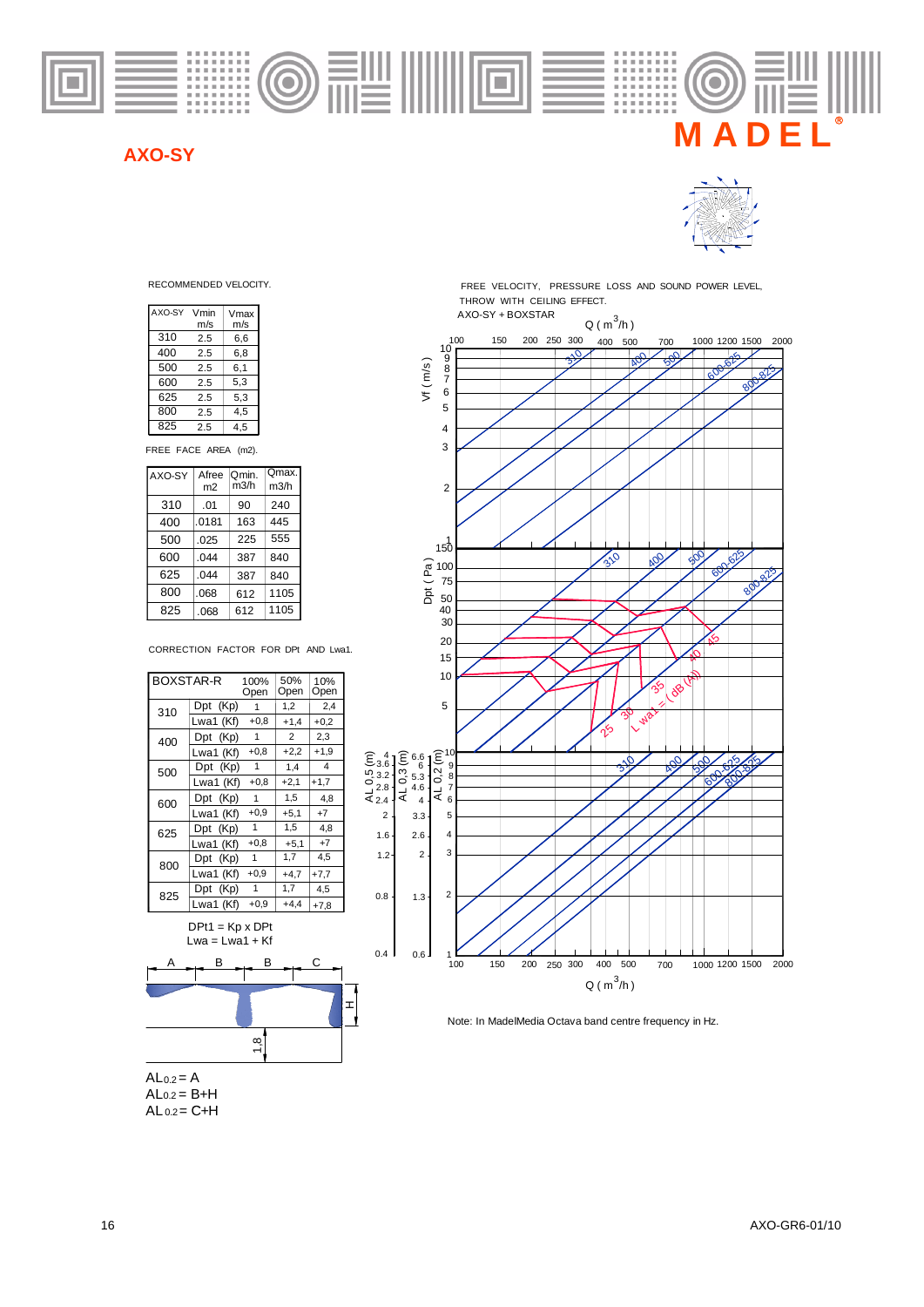

### **AXO-SY**





 $Kh =$  Correction factor for the vertical diffusion.  $Kl =$  Correction factor for the throw.





 $Q_0$  Q of supply.

EXAMPLE:

 $Q = 600$  m $3/h$  $AL0,2 = 4 m$ 

AXO-SY-600-625

 $i = 27$ 

AL0,2B =  $0,74$   $*$  4 = 3 m

 $i =$ 

CORRECTION FACTOR FOR THROW TYPE B.

| AXO-SY  | KΒ   |
|---------|------|
| 500     | 0,75 |
| 600-625 | 0.75 |
| 800-825 | 0.7  |
|         |      |

THROW (L0.2) DT (-). CORRECTON FACTOR FOR



 $AL'_{0.2}$  (Dt <0)= Kl x AL 0.2  $bv = Kh \times AL$  0.2

INDUCTION RATIO.

 $i = \frac{Q_1}{Q_0} = \frac{Q_1}{Q_0}$  of supply.  $\frac{Qr}{Q} = \frac{Q \text{ total at } x}{Q \text{ cm}}$ 



INDUCTION RATIO.TYPE B.

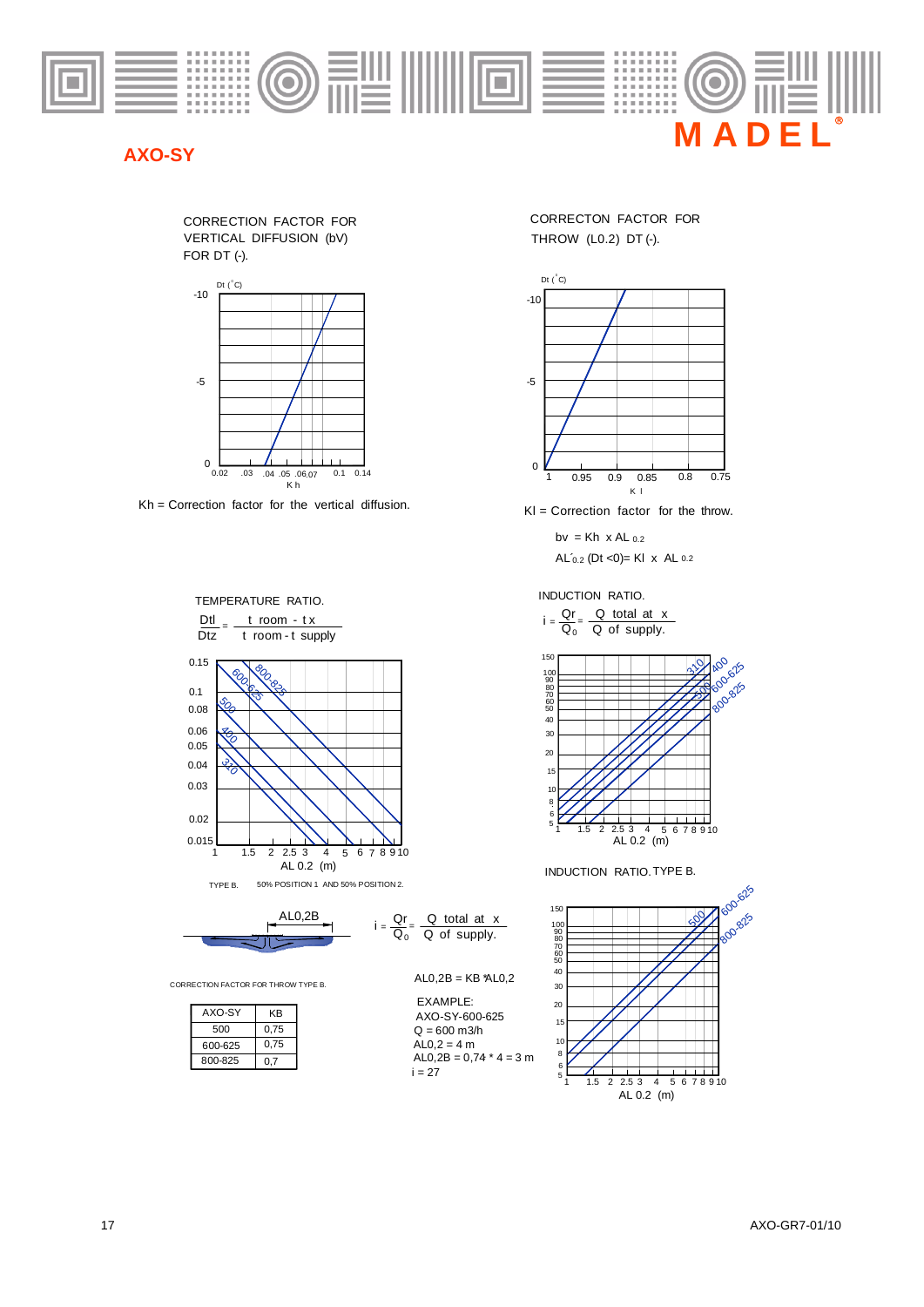



RECOMMENDED VELOCITY.

| AXO-S<br>KLIN | Vmin<br>m/s | Vmax<br>m/s |
|---------------|-------------|-------------|
| 400           | 2.5         | 5,9         |
| 500           | 2.5         | 5,4         |
| 600           | 2.5         | 5,3         |

FREE FACE AREA (m2).

| AXO-S       | Afree          | Qmin. | Omax. |
|-------------|----------------|-------|-------|
| <b>KLIN</b> | m <sub>2</sub> | m3/h  | m3/h  |
| 400         | .0201          | 181   | 430   |
| 500         | .029           | 261   | 565   |
| 600         | .044           | 396   | 845   |
| 625         | በ44            | 396   | 845   |

CORRECTION FACTOR FOR DPt AND Lwa1.



B

 $DPt1 = Kp \times DPt$  $Lwa = Lwa1 + Kf$ B

A

 $Al_{0.2} = A$ 

 $AL 0.2 = C + H$  $AL<sub>0.2</sub> = B+H$  1,8

FREE VELOCITY, PRESSURE LOSS AND SOUND POWER LEVEL, THROW WITH CEILING EFFECT.

3

 $AXO-S-KLIN+PLFZ/L/$ 



Note: In MadelMedia Octava band centre frequency in Hz.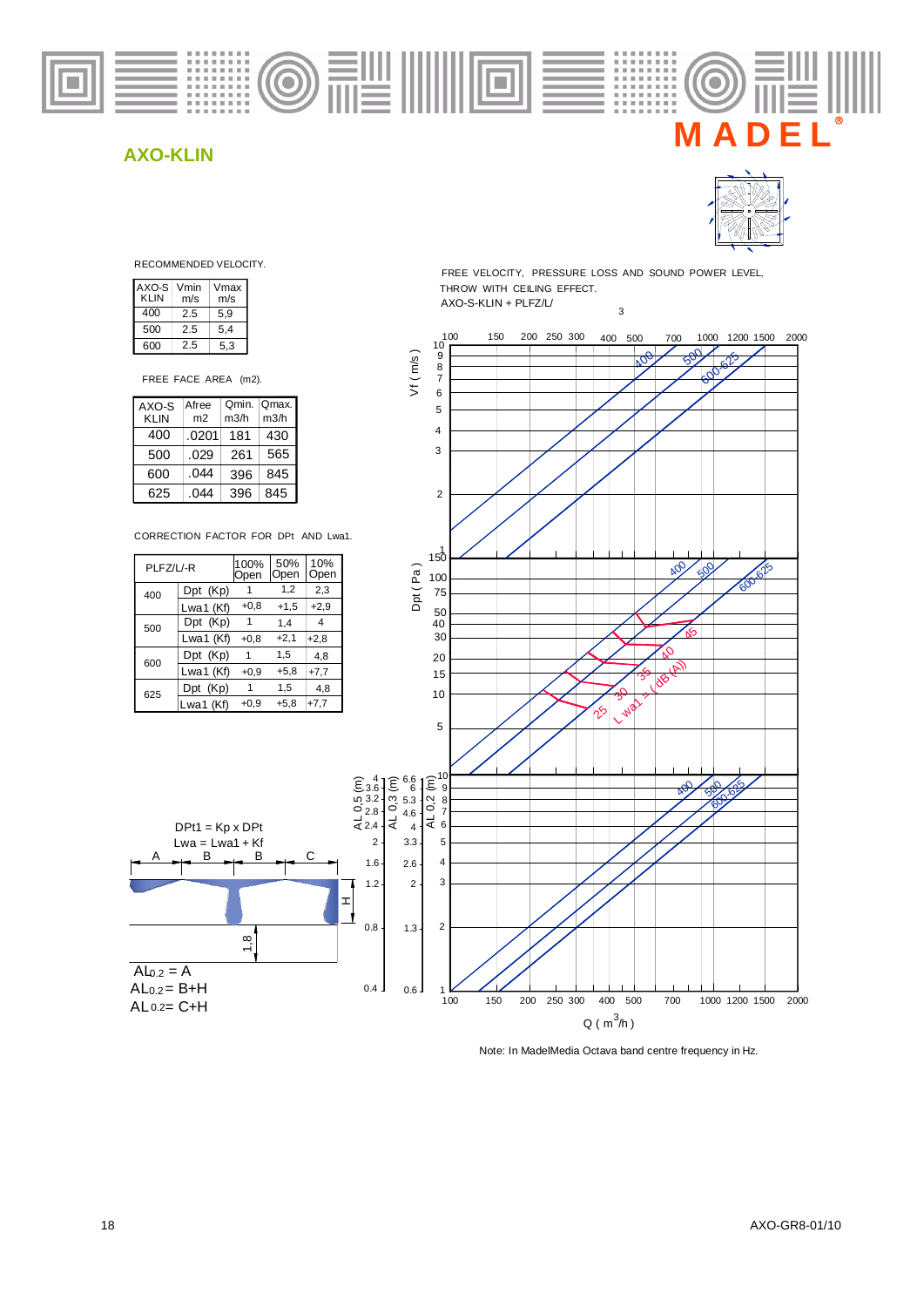





Kh = Factor de corrección de la difusión vertical.



RELACION DE TEMPERATURAS.



TIPO B.



FACTOR DE CORRECCION DEL ALCANCE TIPO B.

| AXO-S<br>KI IN | KB   |
|----------------|------|
| 500            | 0,75 |
| 600-625        | 0.74 |

| Q total en x<br>Qr                           |
|----------------------------------------------|
| $\overline{Q_0}$ $\overline{Q}$ de impulsion |
|                                              |
| $AL0.2B = KB * AL0.2$                        |
| F.IFMPI O <sup>.</sup>                       |
| AXO-S-KLIN-600-625                           |
| $Q = 600$ m3/h                               |
| $AL0,2 = 4 m$                                |
| $AL0,2B = 0.74 * 4 = 2.96$ m                 |
| i = 28                                       |



$$
bv = Kh \times AL_{0.2}
$$

$$
AL'_{0.2}
$$
 (Dt < 0) = KI x AL <sub>0.2</sub>

RELACION DE INDUCCION.



RELACION DE INDUCCION. TIPO B.

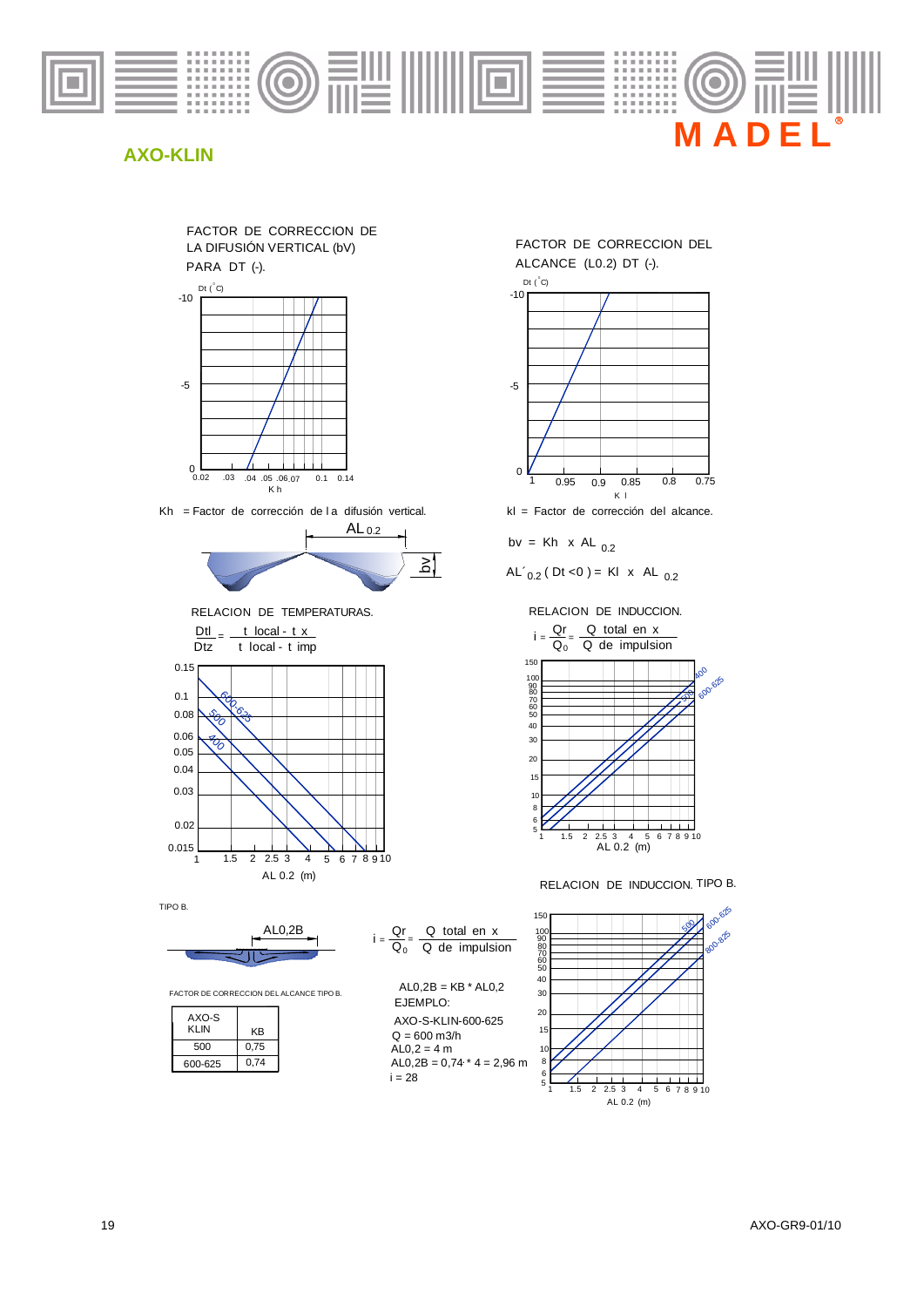



RECOMMENDED VELOCITY.

| AXO-SX<br><b>KLIN</b> | Vmin<br>m/s | Vmax<br>m/s |
|-----------------------|-------------|-------------|
| 400                   | 2.5         | 6.9         |
| 500                   | 2.5         | 5,6         |
| 600                   | 2.5         | 4.2         |
| 625                   | 25          | 42          |

FREE FACE AREA (m2).

| AXO-SX<br><b>KLIN</b> | Afree<br>m <sub>2</sub> | Omin.<br>m3/h | Qmax.<br>m3/h |
|-----------------------|-------------------------|---------------|---------------|
| 400                   | .024                    | 216           | 598           |
| 500                   | .032                    | 288           | 652           |
| 600                   | .058                    | 522           | 880           |
| 625                   | .058                    | 522           | 880           |

CORRECTION FACTOR FOR DPt AND Lwa1.

| PLFZ/L/-R |             | 100%<br>Open | 50%<br>Open | 10%<br>Open |
|-----------|-------------|--------------|-------------|-------------|
| 400       | Dpt (Kp)    |              | 1,2         | 2,6         |
|           | Lwa1 (Kf)   | $+0.8$       | $+2,1$      | $+2$        |
| 500       | Dpt (Kp)    |              | 1,4         | 4           |
|           | Lwa1 (Kf)   | $+0.9$       | $+2$        | $+1$        |
| 600       | Dpt (Kp)    |              | 1,5         | 4,8         |
|           | Lwa1 (Kf)   | $+0.8$       | $+4,8$      | $+5,2$      |
| 625       | Dpt<br>(Kp) | 1            | 1,3         | 4,8         |
|           | Lwa1 (Kf)   | $+0.9$       | $+4.8$      | $+5,3$      |



THROW WITH CEILING EFFECT. FREE VELOCITY, PRESSURE LOSS AND SOUND POWER LEVEL, AXO-SX-KIN + PLFZ/L  $Q ( m<sup>3</sup>/h )$ 



Note: In MadelMedia Octava band centre frequency in Hz.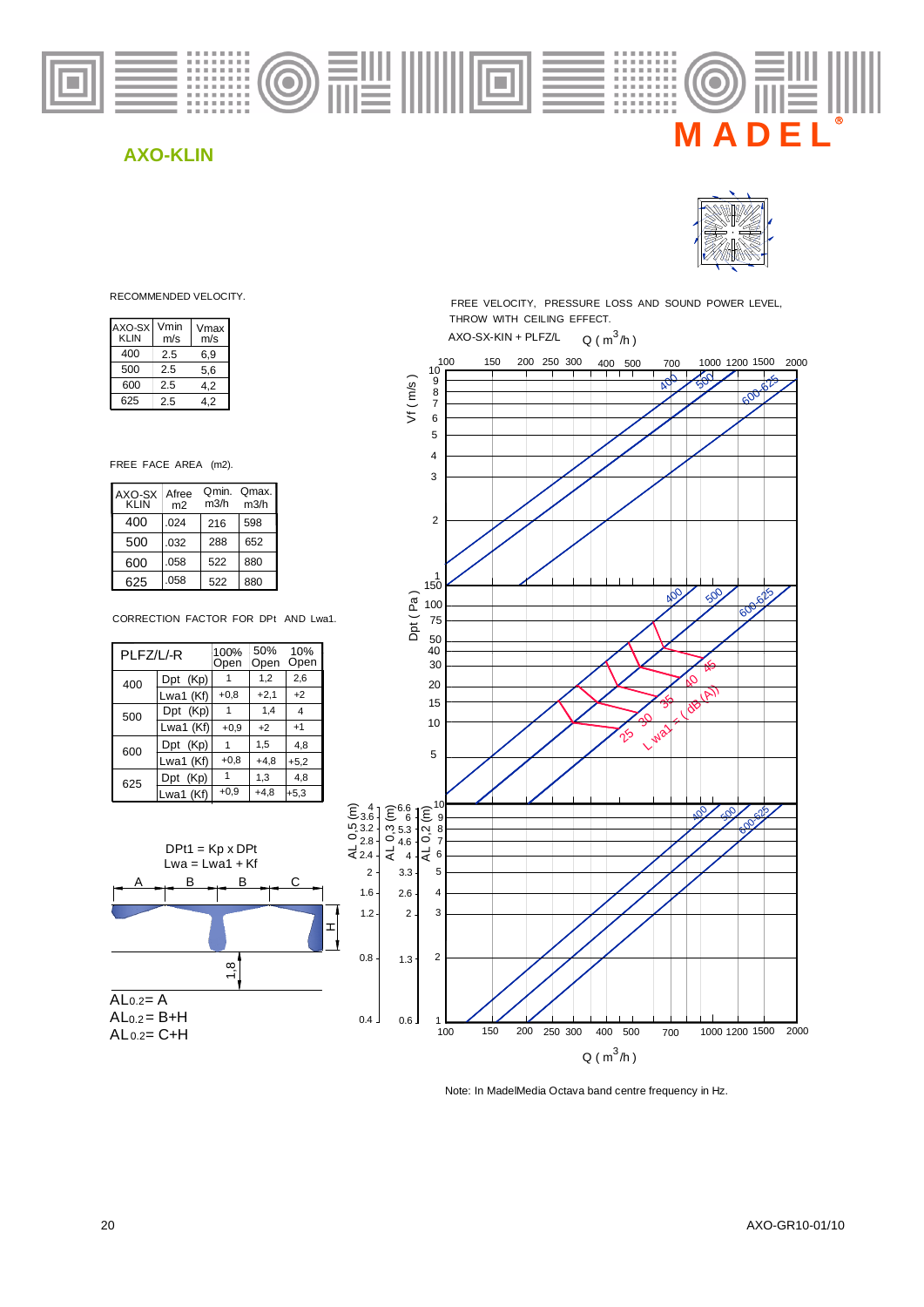

#### CORRECTION FACTOR FOR VERTICAL DIFFUSION (bV) FOR DT (-).



Kh = Correction factor for the vertical diffusion.



TEMPERATURE RATIO.

 $\frac{Dtl}{Dtz} = \frac{t \text{ room} - tx}{t \text{ room} - t \text{ supply}}$ 



CORRECTON FACTOR FOR THROW (L0.2) DT (-).



Kl = Correction factor for the throw.

bv =  $Kh \times Al_{0.2}$  $AL'_{0.2}$  (Dt <0)= Kl  $\times$  AL  $_{0.2}$ 

INDUCTION RATIO.

$$
i = \frac{Qr}{Q_0} = \frac{Q \text{ total at } x}{Q \text{ of supply.}}
$$

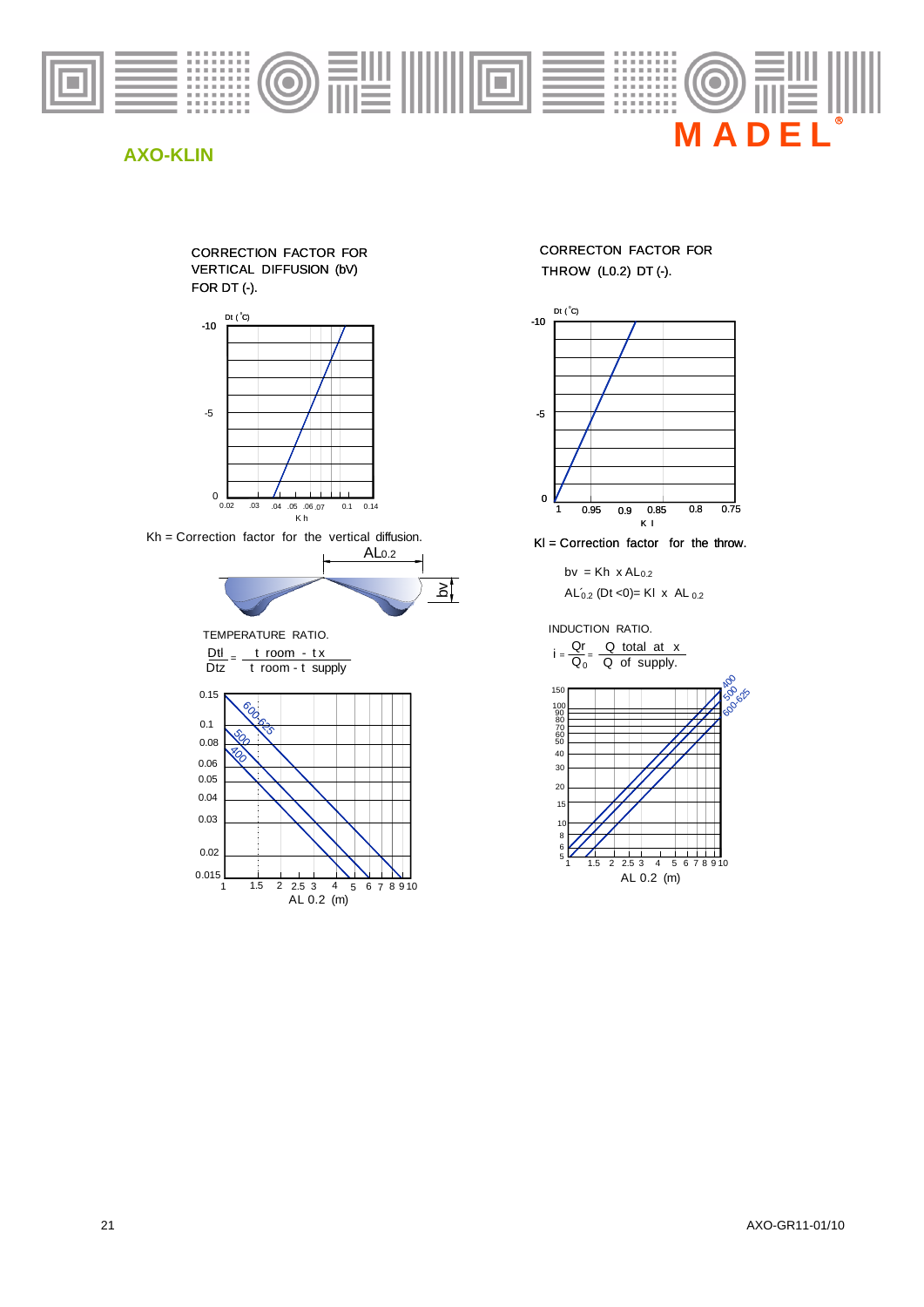



| AXO-SY<br>KLIN | Vmin<br>m/s | Vmax<br>m/s |
|----------------|-------------|-------------|
| 400            | 2.5         | 6,8         |
| 500            | 2.5         | 6,1         |
| 600            | 2.5         | 5,3         |
| 625            | 2.5         | 5.3         |

FREE FACE AREA (m2).

| AXO-SY<br><b>KLIN</b> | Afree   Qmin.<br>m <sub>2</sub> | m3/h | Qmax.<br>m3/h |
|-----------------------|---------------------------------|------|---------------|
| 400                   | .0181                           | 163  | 445           |
| 500                   | .025                            | 225  | 555           |
| 600                   | .044                            | 387  | 840           |
| 625                   | .044                            | 387  | 840           |

CORRECTION FACTOR FOR DPt AND Lwa1.

| PLFZ-R |             | 100%<br>Open | 50%<br>Open    | 10%<br>Open |
|--------|-------------|--------------|----------------|-------------|
| 400    | Dpt (Kp)    |              | $\overline{2}$ | 2,3         |
|        | Lwa1 (Kf)   | $+0,8$       | $+2,2$         | $+1,9$      |
| 500    | Dpt (Kp)    |              | 1.4            | 4           |
|        | Lwa1 (Kf)   | $+0,8$       | $+2,1$         | $+1,7$      |
| 600    | Dpt (Kp)    |              | 1,5            | 4.8         |
|        | Lwa1 (Kf)   | $+0.9$       | $+5,1$         | $+7$        |
| 625    | (Kp)<br>Dpt | 1            | 1,5            | 4,8         |
|        | Lwa1 (Kf)   | $+0,8$       | $+5,1$         | $+7$        |

DPt1 = Kp x DPt

 $Lwa = Lwa1 + Kf$ 

 $A \rightarrow B \rightarrow B \rightarrow C$ 

B

1,8

 $\pm$ 

RECOMMENDED VELOCITY. THE STATE REFORM FREE VELOCITY, PRESSURE LOSS AND SOUND POWER LEVEL, THROW WITH CEILING EFFECT.





AL<sub>0.2</sub> - A

 $AL 0.2 = C + H$  $AL<sub>0.2</sub> = B+H$ 

22 AXO-GR12-01/10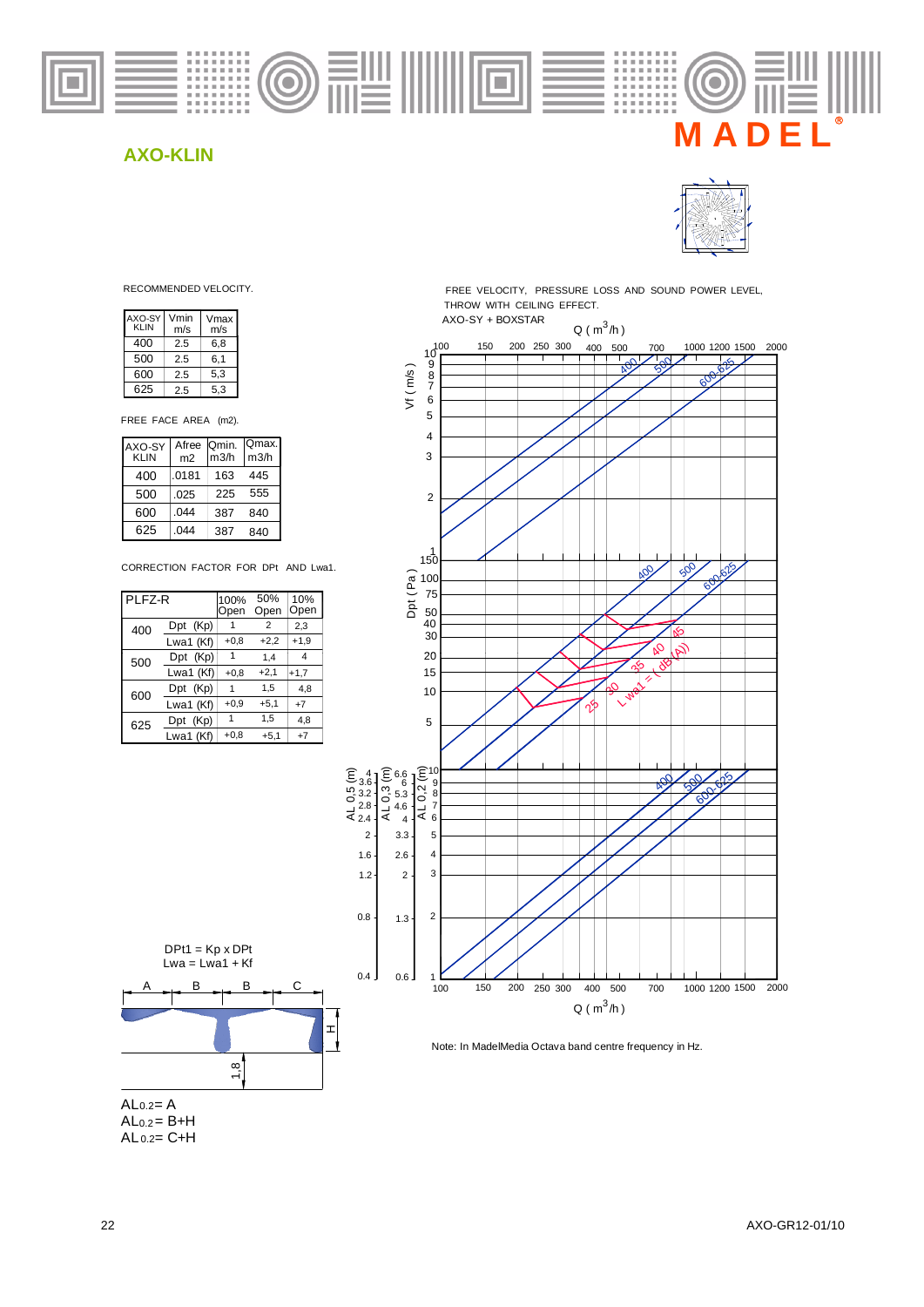







 $Dtz$ <sup>-</sup> t room - t supply  $\frac{\text{Dtl}}{\text{d}t} = \frac{t \text{ room} - tx}{t \text{ room} + tx}$ TEMPERATURE RATIO.

0.15 0.1 0.08

0.04 0.05

0.06

0.03

0.015 1

 $\bigotimes$  $\frac{\sqrt[6]{2}}{2}$ 

eocococo

THROW (L0.2) DT (-). CORRECTON FACTOR FOR



 $KI =$  Correction factor for the throw.

 $AL'_{0.2}$  (Dt <0)= KI x AL 0.2  $bv = Kh \times AL_{0.2}$ 

INDUCTION RATIO.

 $i = \frac{Q_0}{Q_0}$  $Qr = Q$  total at x Q of supply.



INDUCTION RATIO. TYPE B.





1.5 2 2.5 3 4 5 AL 0.2 (m)

6 7 8 9 10

CORRECTION FACTOR FOR THROW TYPE B.

|         | ΚB   |
|---------|------|
| 500     | 0,75 |
| 600-625 | 0,75 |



EXAMPLE:  $ALO, 2B = 0, 74$   $*$  4 = 3 m  $Q = 600$  m $3/h$  $AL0,2 = 4 m$  $i = 27$ AXO-SY-KLIN-600-625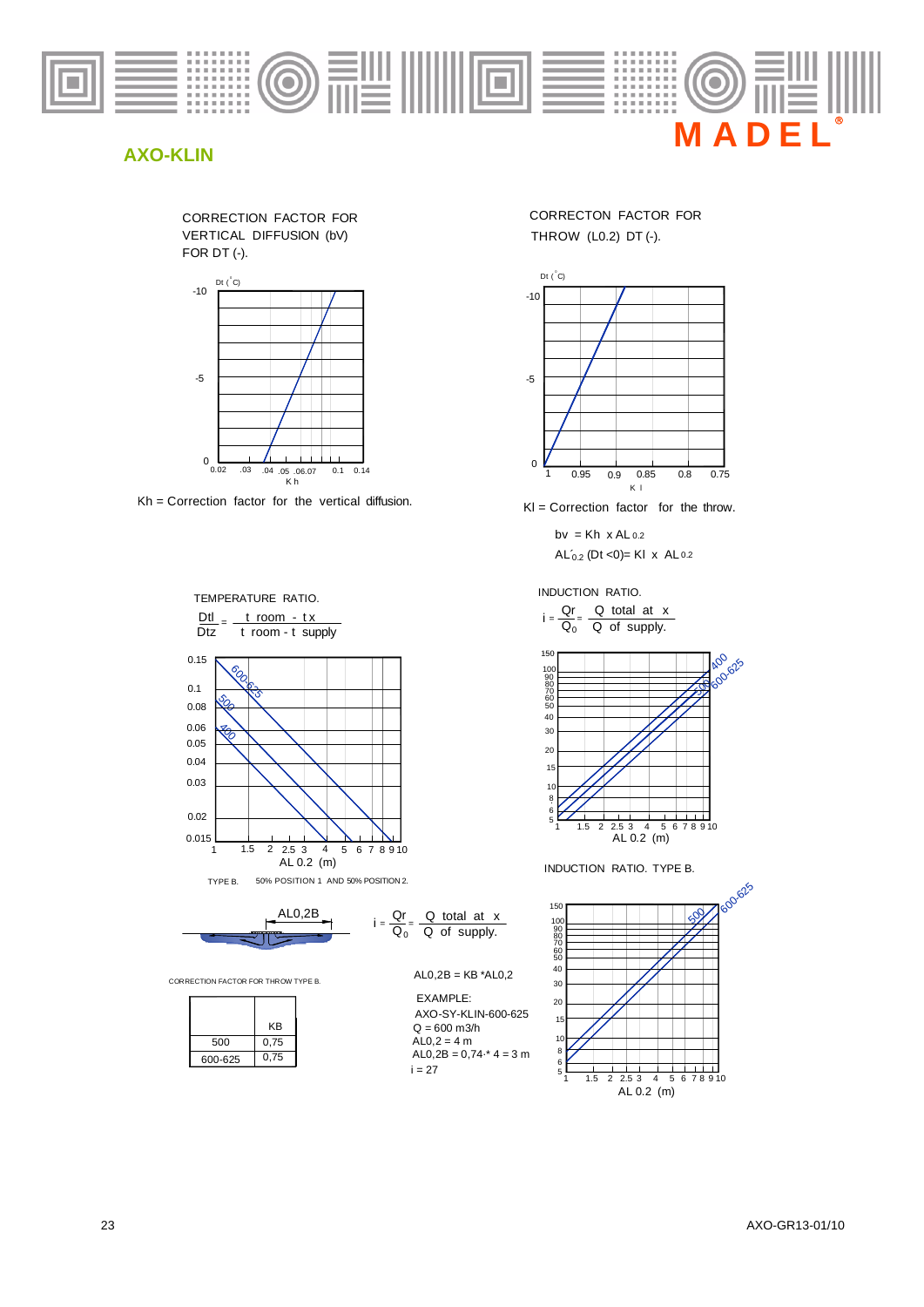

## **AXO-C**



RECOMMENDED VELOCITY.

| AXO-C | Vmin<br>m/s | Vmax<br>m/s |
|-------|-------------|-------------|
| 300   | 2.5         | 6.5         |
| 400   | 2.5         | 5.9         |
| 500   | 2.5         | 5,4         |
| 625   | 2.5         | 5,3         |
| 825   | 2.5         | 42          |

| 500                  |  | 2.5            |  | 5,4   |  |       |  |
|----------------------|--|----------------|--|-------|--|-------|--|
| 625                  |  | 2.5            |  | 5,3   |  |       |  |
| 825                  |  | 2.5            |  | 4,2   |  |       |  |
| FREE FACE AREA (m2). |  |                |  |       |  |       |  |
| AXO-C                |  | Afree          |  | Omin. |  | Omax. |  |
|                      |  | m <sub>2</sub> |  | m3/h  |  | m3/h  |  |
| 300                  |  | .0096          |  | 87    |  | 225   |  |
| 400                  |  | .0201          |  | 181   |  | 430   |  |
| 500                  |  | .029           |  | 261   |  | 565   |  |
| 625                  |  | .044           |  | 396   |  | 845   |  |
| 825                  |  | .068           |  | 612   |  | 1025  |  |

CORRECTION FACTOR FOR DPt AND Lwa1.

| PLXOC-R |           | 100%<br>Open | 50%<br>Open | 10%<br>Open    |
|---------|-----------|--------------|-------------|----------------|
| 300     | Dpt (Kp)  |              | 1,2         | 2,4            |
|         | Lwa1 (Kf) | $+0,7$       | $+1,1$      | $+2,4$         |
| 400     | Dpt (Kp)  | 1            | 1,2         | 2,3            |
|         | Lwa1 (Kf) | $+0,8$       | $+1,5$      | $+2.9$         |
| 500     | Dpt (Kp)  | 1            | 1.4         | $\overline{4}$ |
|         | Lwa1 (Kf) | $+0,8$       | $+2,1$      | $+2,8$         |
| 625     | Dpt (Kp)  | 1            | 1,5         | 4.8            |
|         | Lwa1 (Kf) | $+0.9$       | $+5,8$      | $+7,7$         |
| 825     | Dpt (Kp)  | 1            | 1,7         | 4,5            |
|         | Lwa1 (Kf) | $+0.9$       | $+3,6$      | $+5,2$         |



FREE VELOCITY, PRESSURE LOSS AND SOUND POWER LEVEL, THROW WITH CEILING EFFECT.



Note: In MadelMedia Octava band centre frequency in Hz.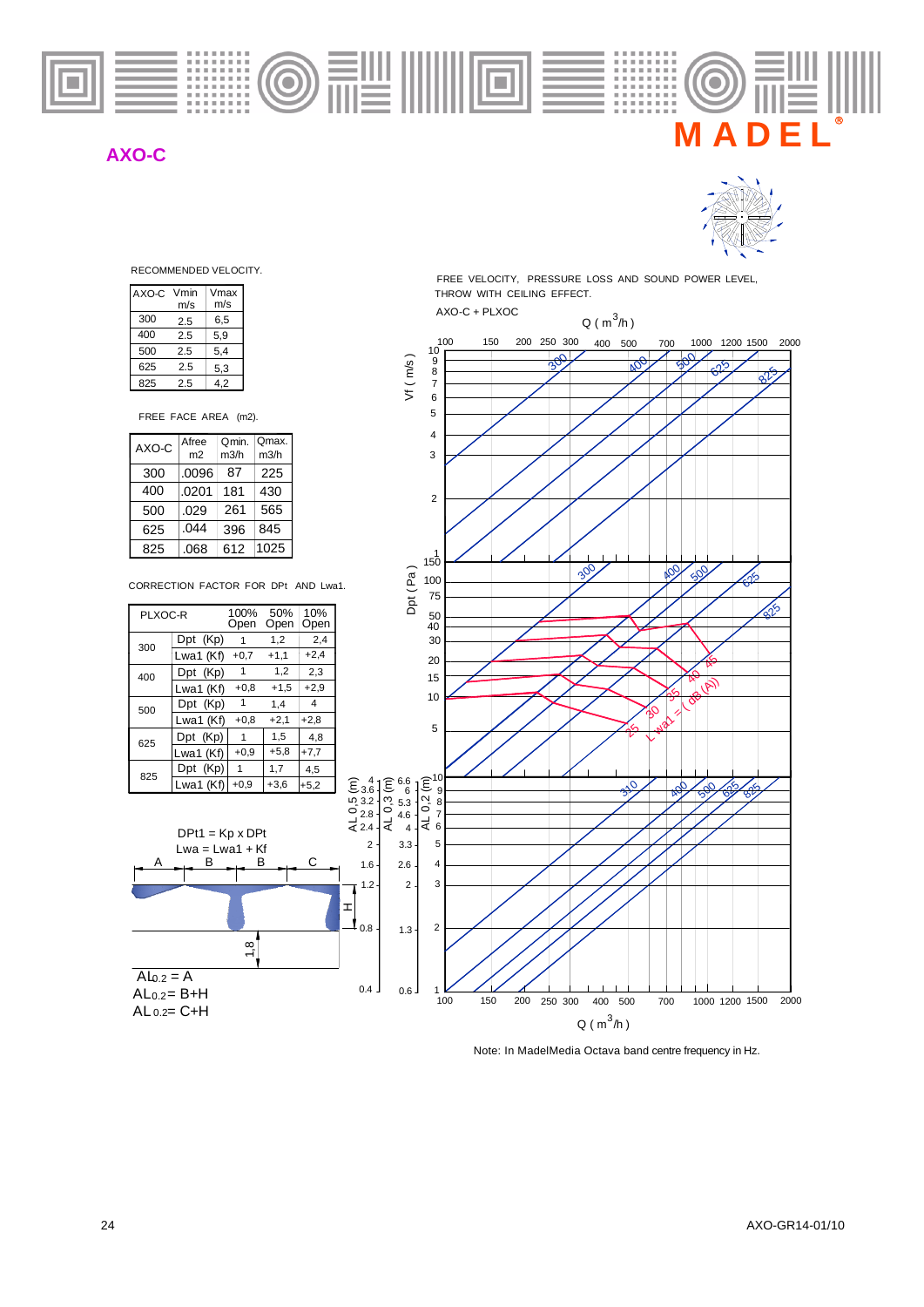

## **AXO-C**





Kh = Correction factor for the vertical diffusion Kh = Correction factor for the vertical diffusion.



 $\frac{\text{Dtl}}{\text{d}t} = \frac{t \text{ room} - tx}{t \text{ m}}$ TEMPERATURE RATIO.



TYPE B. 50% POSITION 1 AND 50% POSITION 2.



CORRECTION FACTOR FOR THROW TYPE B.

|     | KВ   |
|-----|------|
| 500 | 0,75 |
| 625 | 0,74 |
| 825 | 0,7  |



EXAMPLE:  $AL0,2B = KB * AL0,2$  $AL0,2 = 4 m$  $Q = 600$  m $3/h$ AXO-C-600-625

 $AL0,2B = 0,74 * 4 = 2,96$  m  $i = 28$ 





 $KI =$  Correction factor for the throw.

$$
bv = Kh \times AL_{0.2}
$$

$$
AL'_{0.2}
$$
(Dt <0) = KI x AL <sub>0.2</sub>

INDUCTION RATIO.



INDUCTION RATIO.TYPE B.

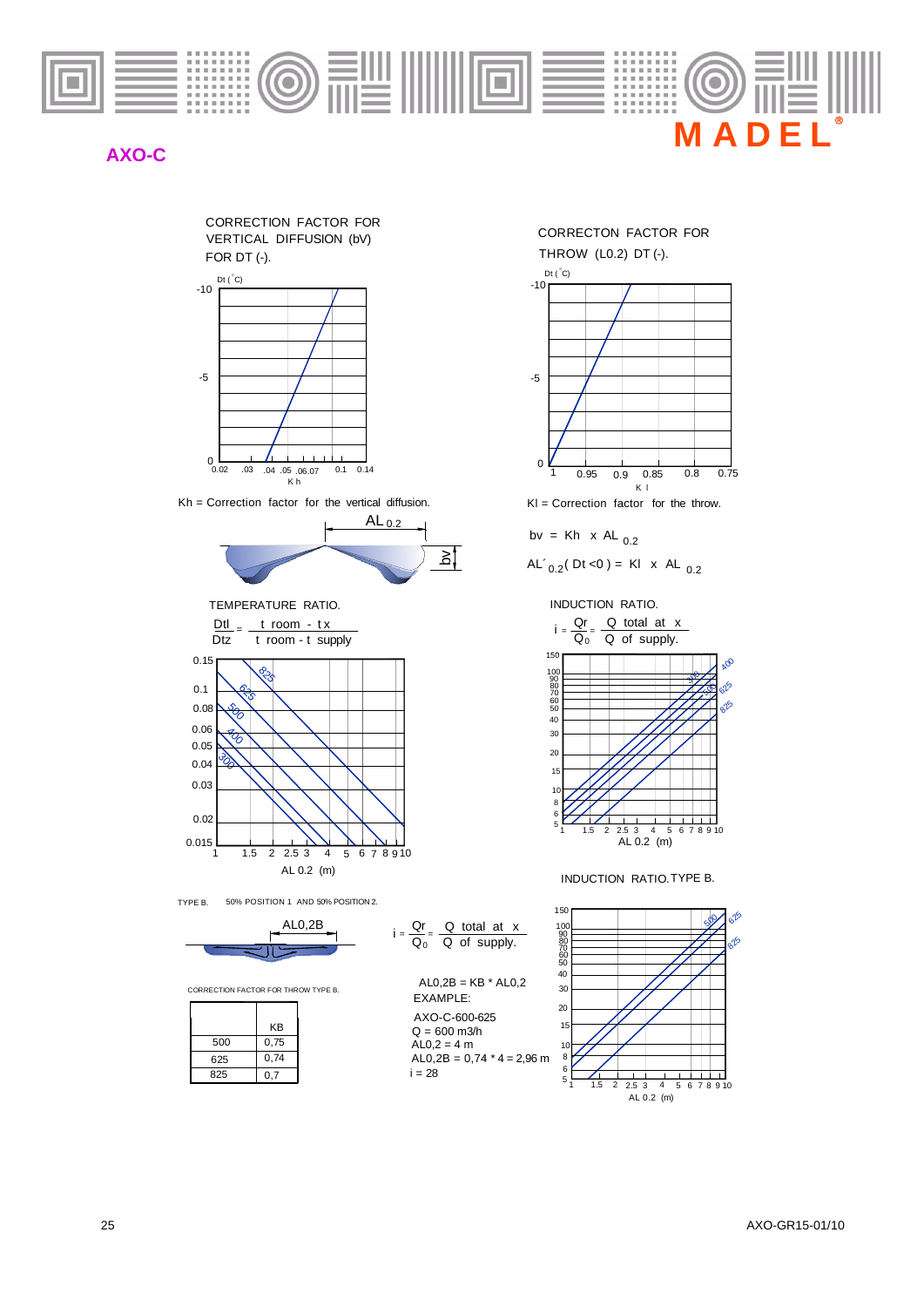

## **AXO-CY**



| AXO-CY                     | Vmin<br>m/s | Vmax<br>m/s   |              |  |
|----------------------------|-------------|---------------|--------------|--|
| 300                        | 2.5         | 6,6           |              |  |
| 400                        | 2.5         | 6,8           |              |  |
| 500                        | 2.5         | 6,1           |              |  |
| 625                        | 2.5         | 5,3           |              |  |
| 825                        | 2.5         | 4,5           |              |  |
| FREE FACE AREA<br>$(m2)$ . |             |               |              |  |
| AXO-CY                     | Afree<br>m2 | Qmin.<br>m3/h | Qmax<br>m3/h |  |

| IAXO-CY | Afree<br>m <sub>2</sub> | Qmin.<br>m3/h | Qmax.<br>m3/h |
|---------|-------------------------|---------------|---------------|
| 300     | .01                     | 90            | 240           |
| 400     | .0181                   | 163           | 445           |
| 500     | .025                    | 225           | 555           |
| 625     | .044                    | 387           | 840           |
| 825     | .068                    | 612           | 1105          |

CORRECTION FACTOR FOR DPt AND Lwa1.

| PLXOC-R |           | 100%<br>Open | 50%<br>Open    | 10%<br>Open    |
|---------|-----------|--------------|----------------|----------------|
| 300     | Dpt (Kp)  | 1            | 1,2            | 2,4            |
|         | Lwa1 (Kf) | $+0,8$       | $+1,4$         | $+0.2$         |
| 400     | Dpt (Kp)  | 1            | $\overline{2}$ | 2,3            |
|         | Lwa1 (Kf) | $+0.8$       | $+2,2$         | $+1.9$         |
| 500     | Dpt (Kp)  | 1            | 1.4            | $\overline{4}$ |
|         | Lwa1 (Kf) | $+0.8$       | $+2,1$         | $+1,7$         |
| 625     | Dpt (Kp)  | 1            | 1,5            | 4.8            |
|         | Lwa1 (Kf) | $+0.8$       | $+5.1$         | $+7$           |
| 825     | Dpt (Kp)  | -1           | 1,7            | 4,5            |
|         | Lwa1 (Kf) | $+0,9$       | $+4.4$         | $+7,8$         |

 $DPt1 = Kp \times DPt$  $Lwa = Lwa1 + Kf$ 





RECOMMENDED VELOCITY. THE REE VELOCITY, PRESSURE LOSS AND SOUND POWER LEVEL, THROW WITH CEILING EFFECT.



Note: In MadelMedia Octava band centre frequency in Hz.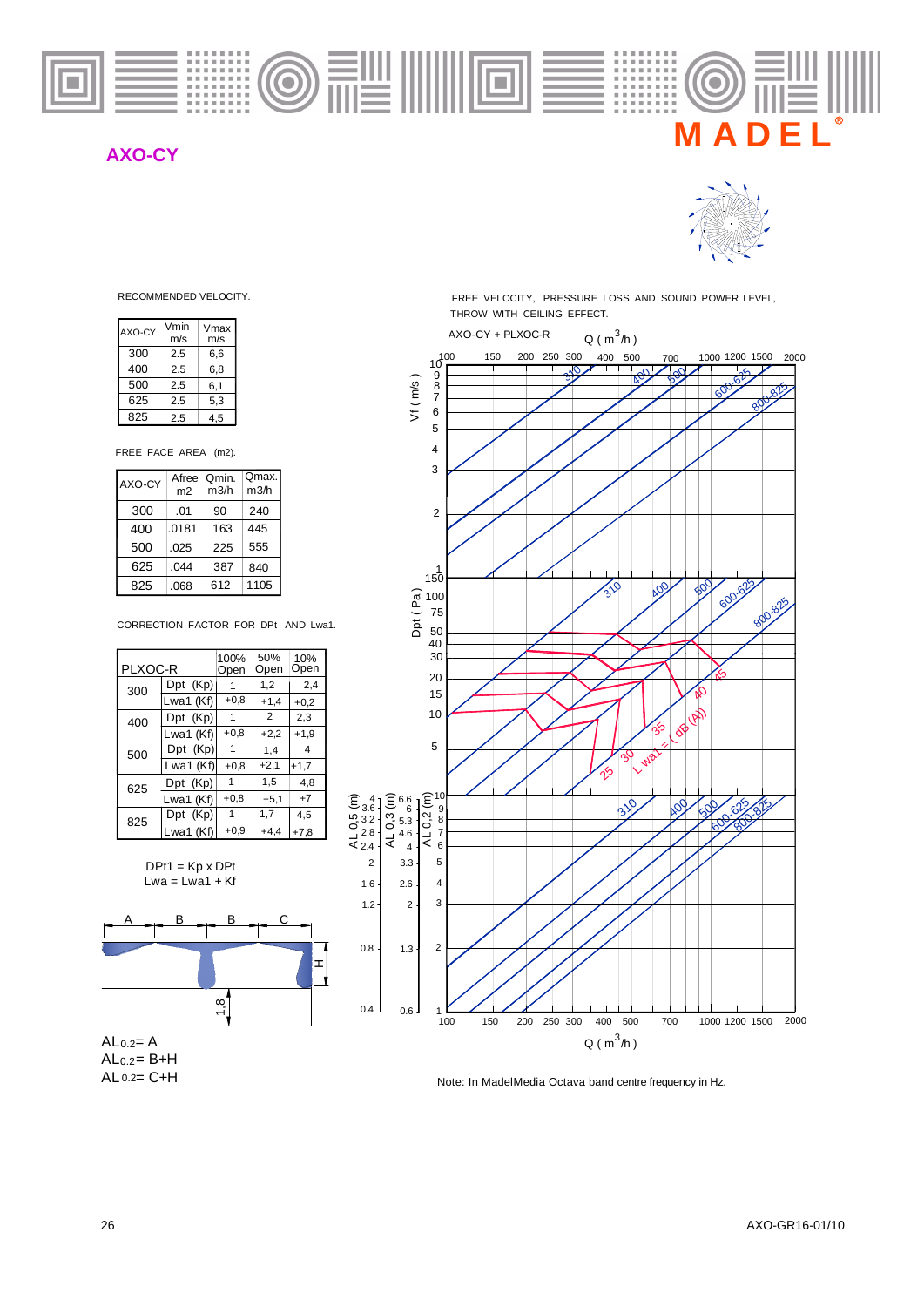

## **AXO-CY**





Kh = Correction factor for the vertical diffusion Kh = Correction factor for the vertical diffusion.



 $\frac{\text{Dtl}}{\text{d}t} = \frac{t \text{ room} - tx}{t \text{ m}}$ TEMPERATURE RATIO.



TYPE B. 50% POSITION 1 AND 50% POSITION 2.



CORRECTION FACTOR FOR THROW TYPE B.

|     | KB   |
|-----|------|
| 500 | 0,75 |
| 625 | 0,74 |
| 825 | 0,7  |



EXAMPLE:  $AL0,2B = KB * AL0,2$  $AL0,2 = 4 m$  $Q = 600$  m $3/h$ AXO-C-600-625

 $AL0,2B = 0,74 * 4 = 2,96$  m  $i = 28$ 





 $KI =$  Correction factor for the throw.

$$
bv = Kh \times AL_{0.2}
$$

$$
AL'_{0.2}
$$
(Dt < 0) = KI x AL <sub>0.2</sub>

INDUCTION RATIO.



INDUCTION RATIO.TYPE B.

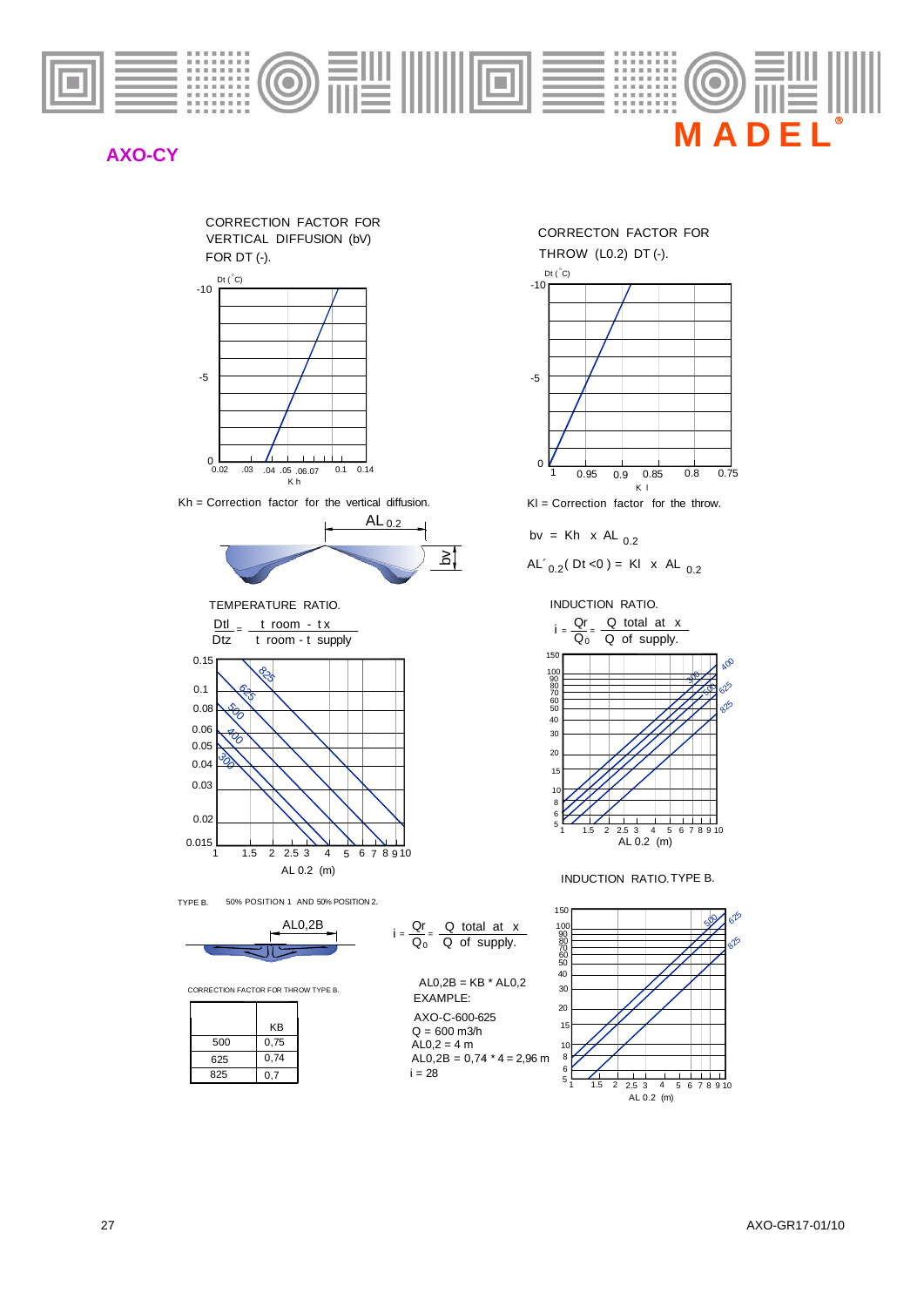

### **AXO-R**



| AXO-R | Vmin<br>m/s | Vmax<br>m/s |
|-------|-------------|-------------|
|       | 25          | 6.8         |

FREE FACE AREA (m2).

| AXO-R | m2    | Afree Qmin.   Qmax.<br>$\mid$ m3/h | $\mid$ m3/h |
|-------|-------|------------------------------------|-------------|
|       | .0181 | 163                                | 445         |

CORRECTION FACTOR FOR DPt AND Lwa1.

| PI XOR-R |            | 100% 50% 10% |             | Open Open Open |
|----------|------------|--------------|-------------|----------------|
|          | $Dpt$ (Kp) |              |             | 2.3            |
|          | Lwa1 (Kf)  | $+0.8$       | $+2,2$ +1,9 |                |



 $AL 0.2 = C + H$  $AL<sub>0.2</sub> = B+H$ 

RECOMMENDED VELOCITY. THE STATE OF THE VELOCITY, PRESSURE LOSS AND SOUND POWER LEVEL, THROW WITH CEILING EFFECT.<br>AXO-R + PLXOR-R



Note: In MadelMedia Octava band centre frequency in Hz.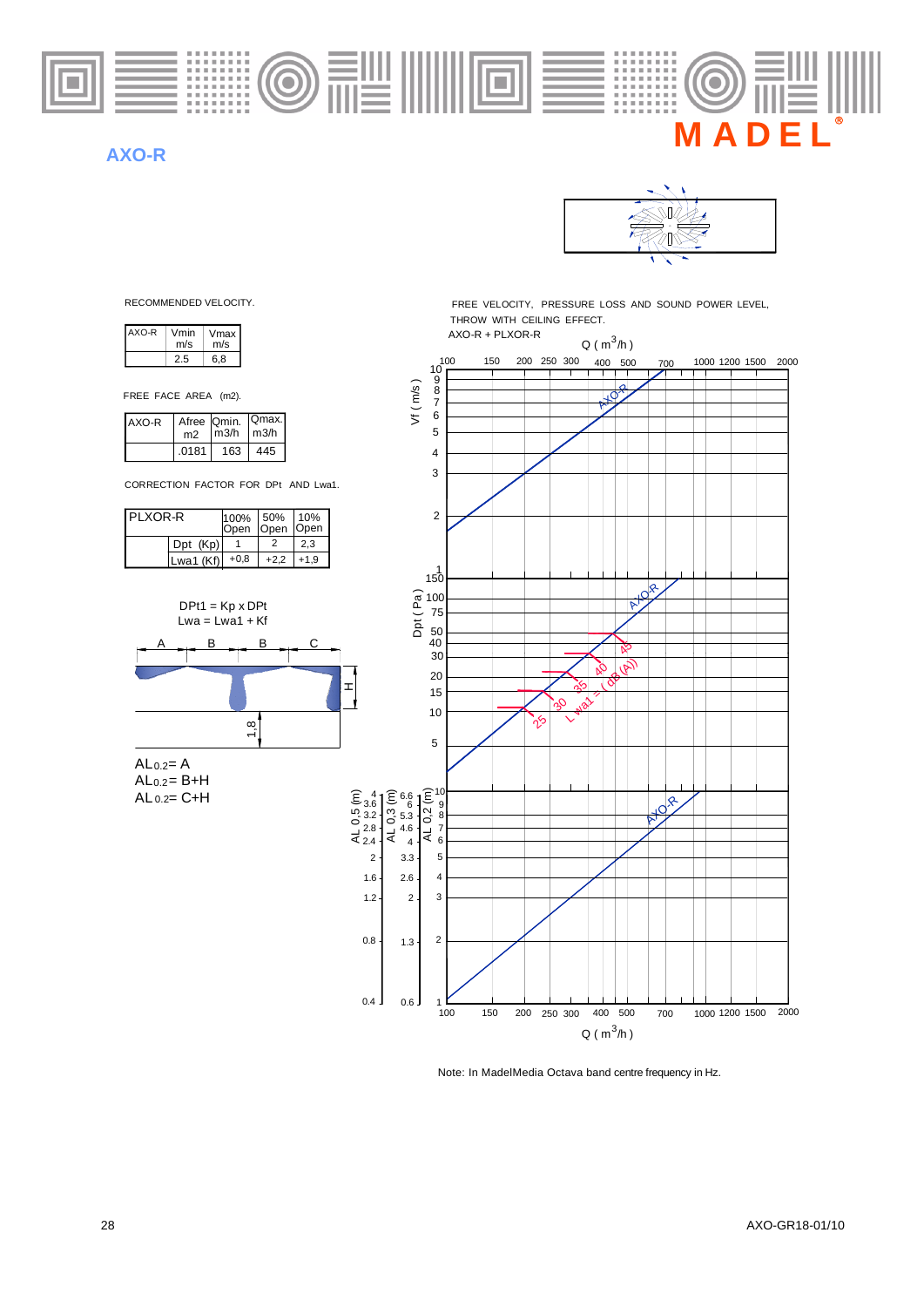

## **AXO-R**

FOR DT (-). VERTICAL DIFFUSION (bV) CORRECTION FACTOR FOR



 $Kh =$  Correction factor for the vertical diffusion.  $KI =$  Correction factor for the throw.



THROW (L0.2) DT (-). CORRECTON FACTOR FOR



 $AL'_{0.2}$  (Dt <0)= Kl x AL0.2 bv = Kh  $x$  AL<sub>0.2</sub>

INDUCTION RATIO.

 $i = \frac{Qr}{Q_0}$  $\frac{Qr}{Q_0} = \frac{Q \text{ total at } x}{Q \text{ of supply.}}$